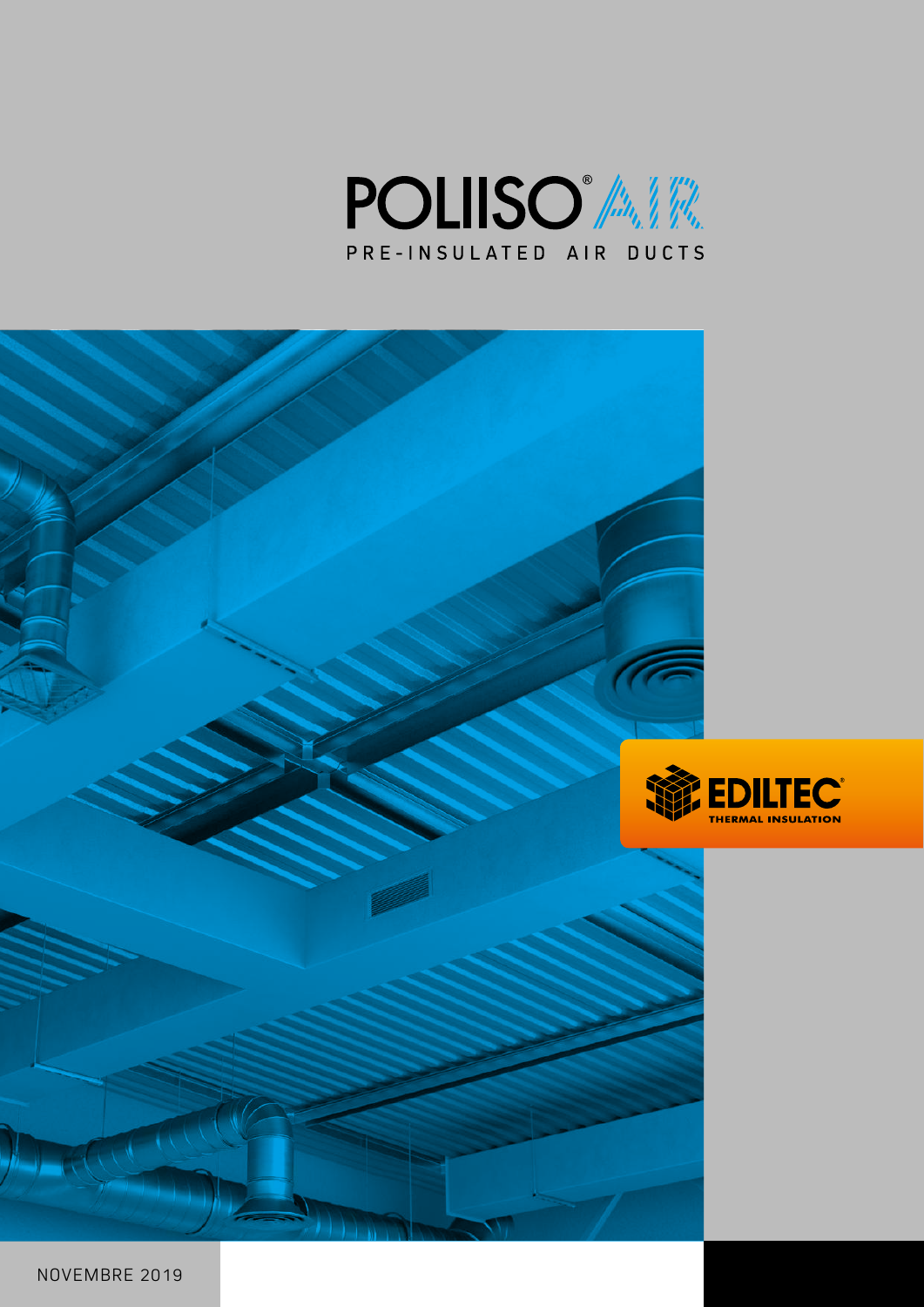# INTRO

Da 30 anni Ediltec produce schiume poliuretaniche ed è un punto di riferimento nel mercato italiano dell'isolamento termico per edilizia civile ed industriale.

È da questa esperienza che nasce POLIISO AIR, un sistema per la realizzazione di canali pre-isolati per il trasporto dell'aria. Il sistema non si basa solo sui pannelli in poliuretano espanso con rivestimento in alluminio pre-isolato ma si articola anche su accessori, macchinari, utensili e know-how necessari per la costruzione e l'installazione a regola d'arte dei canali.

Il settore delle canalizzazioni per la distribuzione dell'aria condizionata viene quindi innovato sostituendo la tradizionale costruzione di condotte in lamiera zincata con questo sistema che utilizza l'alluminio pre-isolato.

—

For 30 years Ediltec produces polyurethane foams and it's a leader in the Italian market for thermal insulation of civil and industrial buildings.

POLIISO AIR is born from this experience, a system for the realization of pre-insulated air-ducts. This system is not only based on polyurethane panels with pre-insulated aluminum facings but also on accessories, machinery, tools and know-how necessary for the construction and installation of the air-ducts.

The air-duct sector is therefore innovated by replacing the traditional construction of ducts in galvanized sheet with this system that uses pre-insulated aluminum.

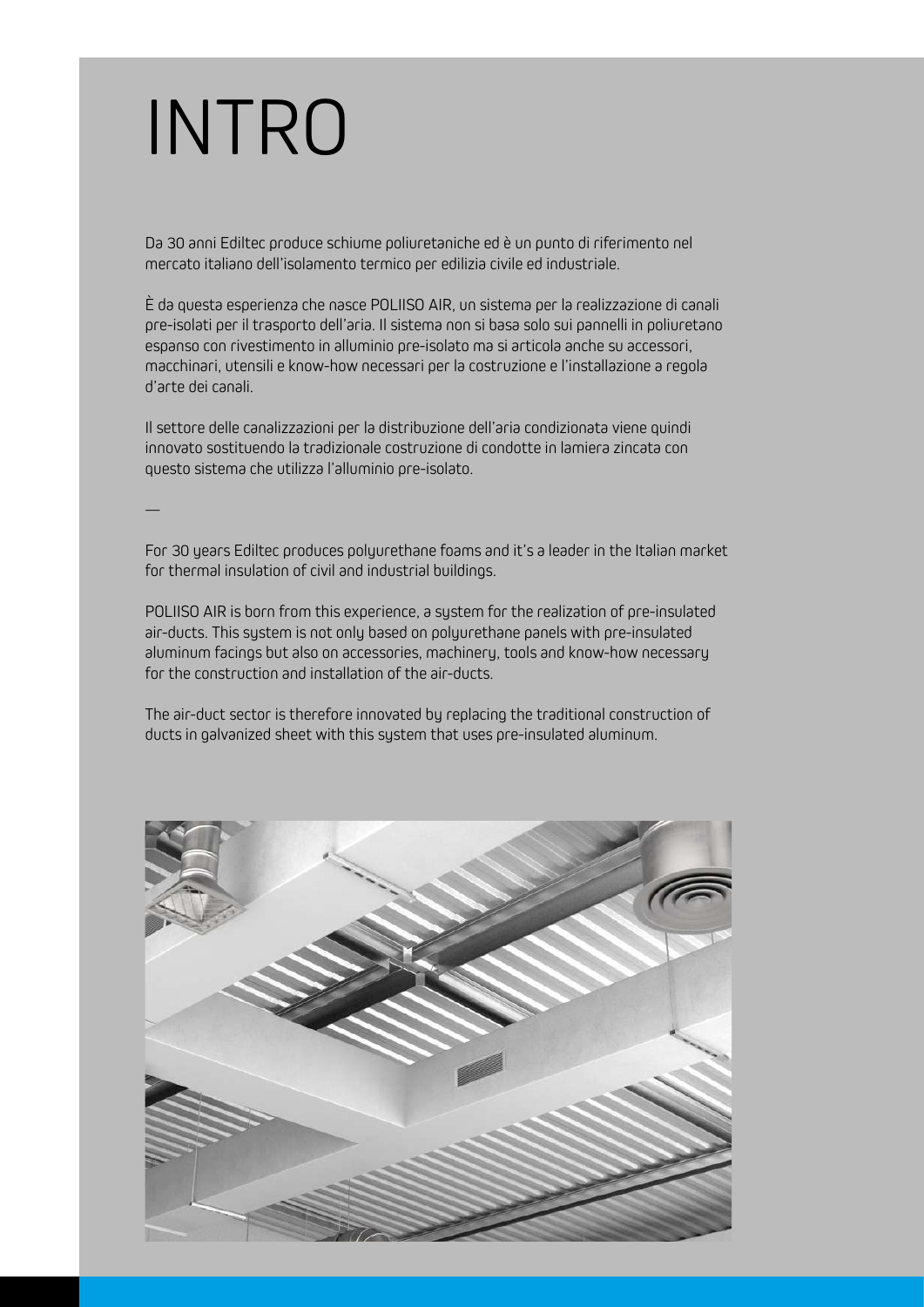### **VANTAGGI DI POLIISO AIR ADVANTAGES OF POLIISO AIR**

- 1) Elevato risparmio energetico | High energy saving
- 2) Ottimo isolamento termico | Excellent thermal insulation
- 3) Sicurezza | Safety
- 4) Igiene e qualità dell'aria | Hygiene and air quality
- 5) Leggerezza e qualità di costruzione | Lightness and quality of construction
- 6) Silenziosità | Quietness
- 7) Durata | Duration
- 8) Versatilità progettuale | Design versatility
- —

### **APPLICAZIONI CON POLIISO AIR APPLICATIONS WITH POLIISO AIR**

- 1) INDOOR
- a. Edifici civili/commerciali | Residential/commercial buildings
- b. Edifici industriali | Industrial buildings
- c. Ospedali | Hospitals
- d. Laboratori e sale operatorie | Laboratories and surgery rooms
- e. Piscine | Swimming pools

#### 2) OUTDOOR

- a. Edifici civili/commerciali | Residential/commercial buildings
- b. Edifici industriali | Industrial buildings

### **Quali e quanti accessori ordinare per costruire i canali Which and how many accessories to order to build the air ducts**

Le percentuali sotto riportate si riferiscono a 100m² di pannelli (sp. 20mm) The percentages given below refer to 100m² of panels (20 mm thickness)

| <b>CODICE</b>      | <b>DESCRIZIONE</b>     | <b>U.M.</b> | X 100 MQ.      |
|--------------------|------------------------|-------------|----------------|
| PAIR20GG080        | Pannello               | <b>MQ</b>   | 100            |
| PAIR20PS           | Profilo a scomparsa    | ML          | 68             |
| PAIR20ST           | Profilo per stacchi    | ML          | 2              |
| <b>PAIRBT</b>      | Baionetta in pvc       | ML          | 34             |
| PAIR20AC           | Angolare di copertura  | PZ.         | 70             |
| PAIR20SQ           | Squadretta zincata     | PZ.         | 140            |
| <b>PAIRCPR</b>     | Colla per profilo      | PZ          | 1              |
| PAIRCPA5           | Colla per pannello     | KG          | 9              |
| PAIRNST40          | Nastro in alluminio    | PZ          | 5              |
| <b>PAIRSILN</b>    | Silicone               | PZ          | 9              |
| PAIR20PB           | Profilo per bocchette  | ML          | $\overline{4}$ |
| PAIR20PF           | Profilo a F            | ML          | 6              |
| PAIR20SG           | Profilo a seggiola     | ML          | $\overline{4}$ |
| PAIR20PU           | Profilo a U            | ML          | 14             |
| <b>PAIRPR</b>      | Profilo per rinforzo   | ML          | 12             |
| <b>PAIRDR</b>      | Disco di rinforzo      | PZ          | 40             |
| <b>PAIRSA</b>      | Staffaggio autoadesivo | PZ          | 15             |
| PAIRV <sub>6</sub> | Viti autofilettanti    | <b>PZ</b>   | 20             |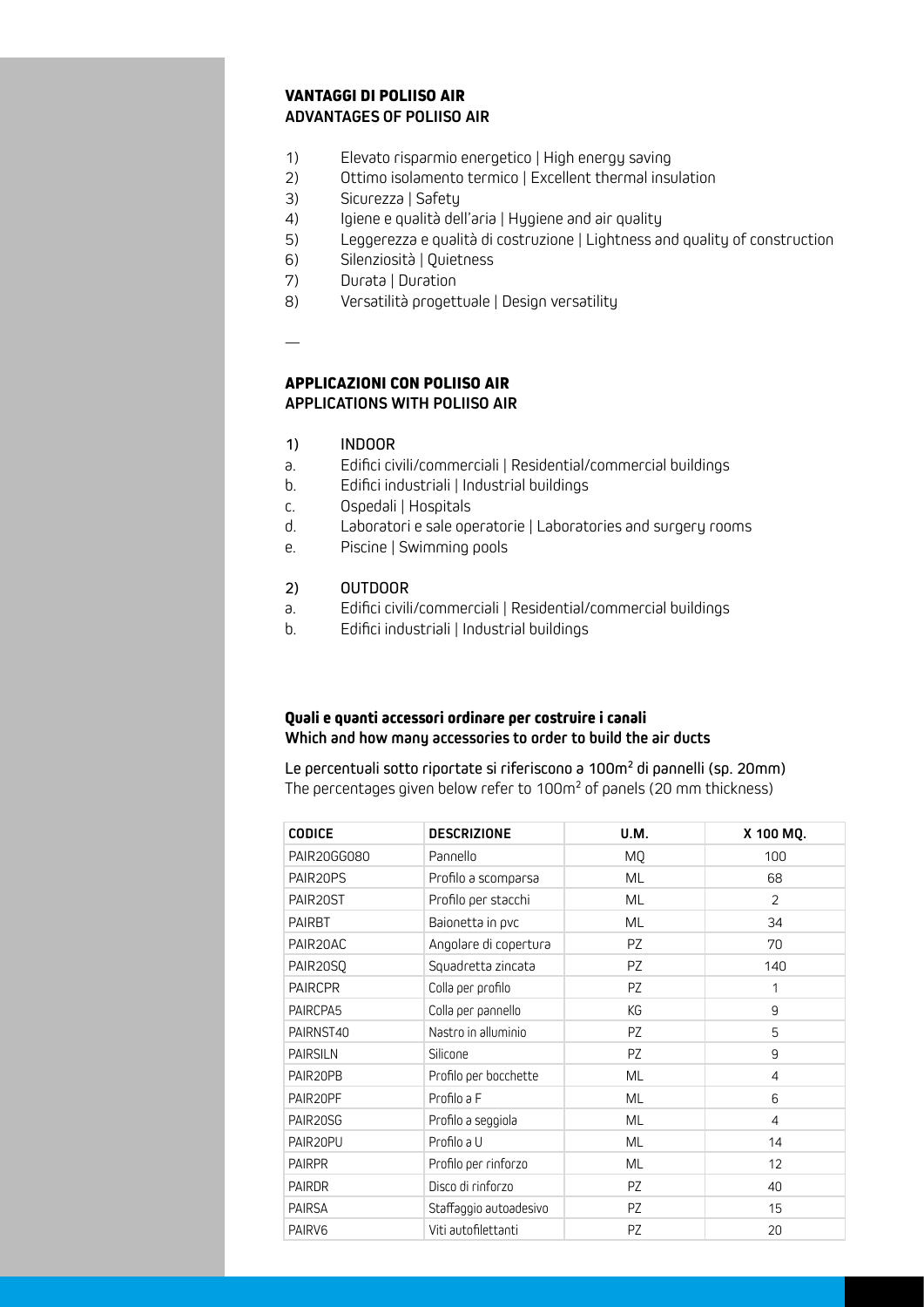# **PANNELLI PER APPLICAZIONI IN INTERNO IN EDIFICI CIVILI, COMMERCIALI E INDUSTRIALI**

PANELS FOR INDOOR APPLICATIONS IN CIVIL, COMMERCIAL AND INDUSTRIAL BUILDINGS

### **POLIISO AIR INDOOR GG080**



| Codice / Code                                 | PAIR20GG080                            |
|-----------------------------------------------|----------------------------------------|
| Prezzo / Price ( $\epsilon/m^2$ )             | 18.00                                  |
| Dimensioni / Size (mm)                        | 4000 x 1200                            |
| Spessore / Thickness (mm)                     | 20.5                                   |
| Densità / Density (kg/m <sup>3</sup> )        | $50 \pm 5%$                            |
| Rivestimento / Facing                         | Alluminio Goffrato / Embossed Aluminum |
| Spessore Alluminio / Aluminium Thickness (um) | 80/80                                  |
| Confezione / Pack                             | 10 pannelli / 10 panels                |

#### **POLIISO AIR INDOOR GL080**



| Codice / Code                                 | PAIR20GL080                                                                  |
|-----------------------------------------------|------------------------------------------------------------------------------|
| Prezzo / Price $(\epsilon/m^2)$               | 18.00                                                                        |
| Dimensioni / Size (mm)                        | 4000 x 1200                                                                  |
| Spessore / Thickness (mm)                     | 20.5                                                                         |
| Densità / Density (kg/m <sup>3</sup> )        | $50 \pm 5%$                                                                  |
| Rivestimento / Facing                         | Alluminio Goffrato / Alluminio Liscio<br>Embossed Aluminum / Smooth Aluminum |
| Spessore Alluminio / Aluminium Thickness (um) | 80/80                                                                        |
| Confezione / Pack                             | 10 pannelli / 10 panels                                                      |

### **POLIISO AIR INDOOR GG200**



| Codice / Code                                 | PAIR20GG200                            |
|-----------------------------------------------|----------------------------------------|
| Prezzo / Price $(\epsilon/m^2)$               | 23.00                                  |
| Dimensioni / Size (mm)                        | 4000 x 1200                            |
| Spessore / Thickness (mm)                     | 20.5                                   |
| Densità / Density (kg/m <sup>3</sup> )        | $50 \pm 5%$                            |
| Rivestimento / Facing                         | Alluminio Goffrato / Embossed Aluminum |
| Spessore Alluminio / Aluminium Thickness (pm) | 200/80                                 |
| Confezione / Pack                             | 10 pannelli / 10 panels                |

### **POLIISO AIR INDOOR LG200**

| Codice / Code                                 | PAIR20LG200                                                                  |
|-----------------------------------------------|------------------------------------------------------------------------------|
| Prezzo / Price $(\epsilon/m^2)$               | 23.00                                                                        |
| Dimensioni / Size (mm)                        | 4000 x 1200                                                                  |
| Spessore / Thickness (mm)                     | 20.5                                                                         |
| Densità / Density (kg/m <sup>3</sup> )        | $50 \pm 5%$                                                                  |
| Rivestimento / Facing                         | Alluminio Goffrato / Alluminio Liscio<br>Embossed Aluminum / Smooth Aluminum |
| Spessore Alluminio / Aluminium Thickness (um) | 200/80                                                                       |
| Confezione / Pack                             | 10 pannelli / 10 panels                                                      |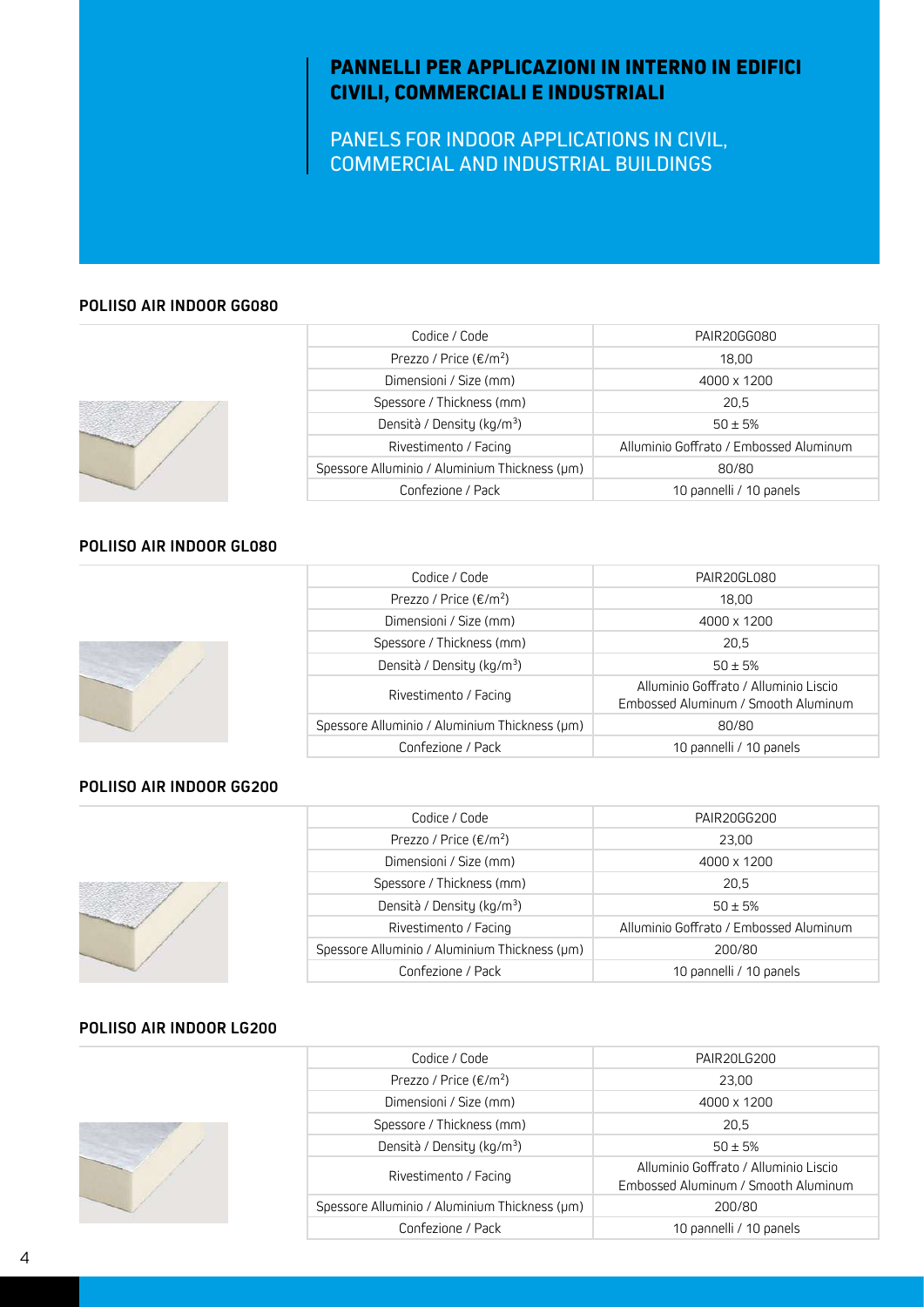### **POLIISO AIR INDOOR GL200**



| Codice / Code                                 | PAIR20GL200                                                                  |
|-----------------------------------------------|------------------------------------------------------------------------------|
| Prezzo / Price ( $\epsilon/m^2$ )             | 23.00                                                                        |
| Dimensioni / Size (mm)                        | 4000 x 1200                                                                  |
| Spessore / Thickness (mm)                     | 20.5                                                                         |
| Densità / Density (kg/m <sup>3</sup> )        | $50 \pm 5%$                                                                  |
| Rivestimento / Facing                         | Alluminio Liscio / Alluminio Goffrato<br>Smooth Aluminum / Embossed Aluminum |
| Spessore Alluminio / Aluminium Thickness (pm) | 200/80                                                                       |
| Confezione / Pack                             | 10 pannelli / 10 panels                                                      |

### **POLIISO AIR INDOOR GL400**



| Codice / Code                                 | PAIR20GL400                                                                  |
|-----------------------------------------------|------------------------------------------------------------------------------|
| Prezzo / Price ( $\epsilon/m^2$ )             | 28.00                                                                        |
| Dimensioni / Size (mm)                        | 4000 x 1200                                                                  |
| Spessore / Thickness (mm)                     | 20.5                                                                         |
| Densità / Density (kg/m <sup>3</sup> )        | $50 \pm 5%$                                                                  |
| Rivestimento / Facing                         | Alluminio Goffrato / Alluminio Liscio<br>Embossed Aluminum / Smooth Aluminum |
| Spessore Alluminio / Aluminium Thickness (um) | 200/200                                                                      |
| Confezione / Pack                             | 10 pannelli / 10 panels                                                      |

# **PANNELLI PER APPLICAZIONI IN ESTERNO IN EDIFICI CIVILI, COMMERCIALI E INDUSTRIALI**

PANELS FOR OUTDOOR APPLICATIONS IN CIVIL, COMMERCIAL AND INDUSTRIAL BUILDINGS

### **POLIISO AIR OUTDOOR GG080**



| Codice / Code                                 | PAIR30GG080                            |
|-----------------------------------------------|----------------------------------------|
| Prezzo / Price $(\epsilon/m^2)$               | 20.50                                  |
| Dimensioni / Size (mm)                        | 4000 x 1200                            |
| Spessore / Thickness (mm)                     | 30.5                                   |
| Densità / Density (kg/m <sup>3</sup> )        | $50 \pm 5%$                            |
| Rivestimento / Facing                         | Alluminio Goffrato / Embossed Aluminum |
| Spessore Alluminio / Aluminium Thickness (pm) | 80/80                                  |
| Confezione / Pack                             | 7 pannelli / 7 panels                  |

### **POLIISO AIR OUTDOOR GL080**



| Codice / Code                                 | PAIR30GL080                                                                  |
|-----------------------------------------------|------------------------------------------------------------------------------|
| Prezzo / Price ( $\epsilon/m^2$ )             | 20,50                                                                        |
| Dimensioni / Size (mm)                        | 4000 x 1200                                                                  |
| Spessore / Thickness (mm)                     | 30.5                                                                         |
| Densità / Density (kg/m <sup>3</sup> )        | $50 \pm 5%$                                                                  |
| Rivestimento / Facing                         | Alluminio Goffrato / Alluminio Liscio<br>Embossed Aluminum / Smooth Aluminum |
| Spessore Alluminio / Aluminium Thickness (um) | 80/80                                                                        |
| Confezione / Pack                             | 7 pannelli / 7 panels                                                        |
|                                               |                                                                              |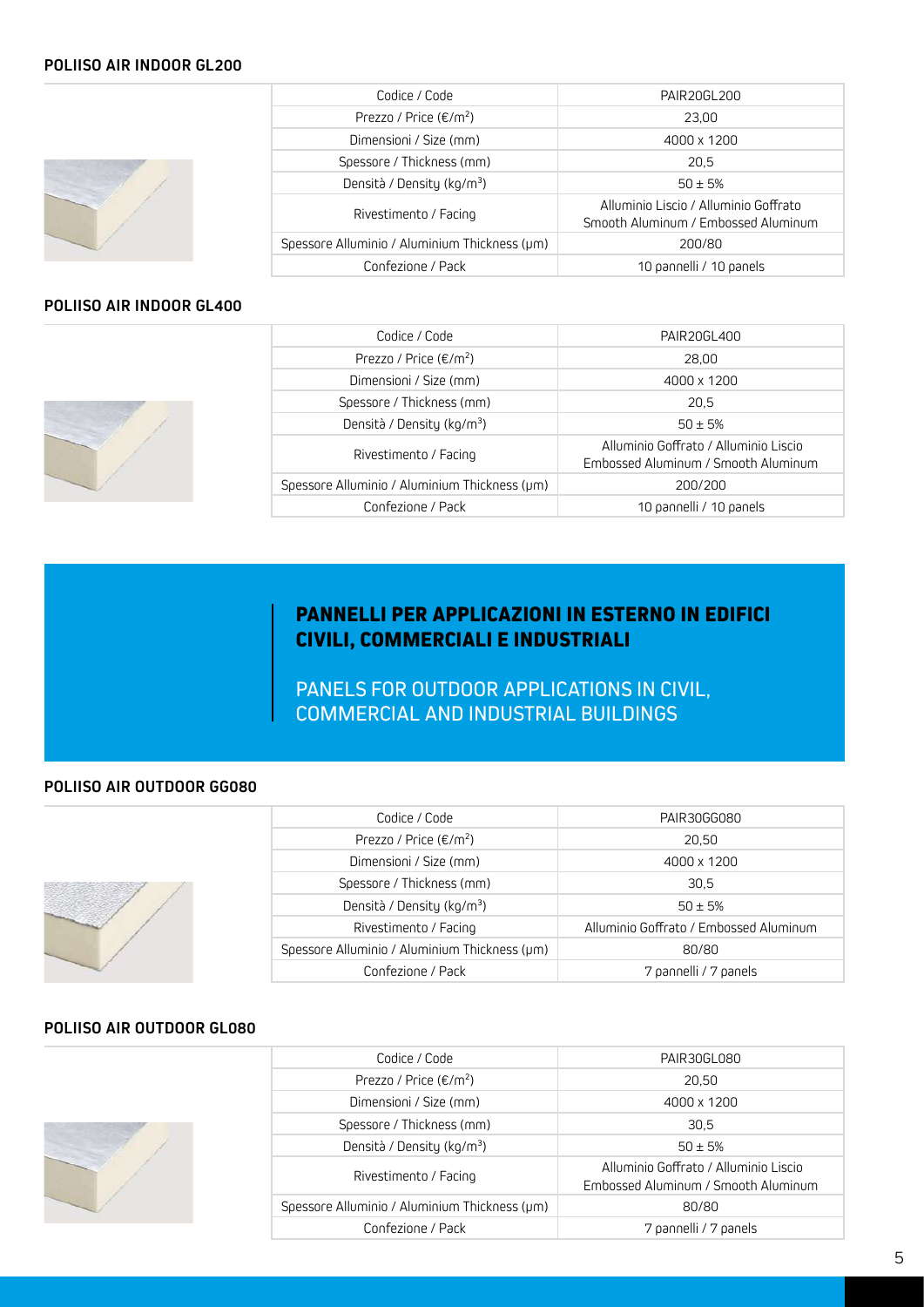### **POLIISO AIR OUTDOOR GG200**



| Codice / Code                                 | PAIR30GG200                            |
|-----------------------------------------------|----------------------------------------|
| Prezzo / Price $(\epsilon/m^2)$               | 25.50                                  |
| Dimensioni / Size (mm)                        | 4000 x 1200                            |
| Spessore / Thickness (mm)                     | 30.5                                   |
| Densità / Density (kg/m <sup>3</sup> )        | $50 \pm 5%$                            |
| Rivestimento / Facing                         | Alluminio Goffrato / Embossed Aluminum |
| Spessore Alluminio / Aluminium Thickness (pm) | 200/80                                 |
| Confezione / Pack                             | 7 pannelli / 7 panels                  |

### **POLIISO AIR OUTDOOR LG200**

| Codice / Code                                 | PAIR30LG200                                                                  |
|-----------------------------------------------|------------------------------------------------------------------------------|
| Prezzo / Price $(\epsilon/m^2)$               | 25.50                                                                        |
| Dimensioni / Size (mm)                        | 4000 x 1200                                                                  |
| Spessore / Thickness (mm)                     | 30.5                                                                         |
| Densità / Density (kg/m <sup>3</sup> )        | $50 \pm 5%$                                                                  |
| Rivestimento / Facing                         | Alluminio Liscio / Alluminio Goffrato<br>Smooth Aluminum / Embossed Aluminum |
| Spessore Alluminio / Aluminium Thickness (pm) | 80/200                                                                       |
| Confezione / Pack                             | 7 pannelli / 7 panels                                                        |
|                                               |                                                                              |

### **POLIISO AIR OUTDOOR GL200**



|  | Codice / Code                                 | PAIR30GL200                                                                  |
|--|-----------------------------------------------|------------------------------------------------------------------------------|
|  | Prezzo / Price ( $\epsilon/m^2$ )             | 25,50                                                                        |
|  | Dimensioni / Size (mm)                        | 4000 x 1200                                                                  |
|  | Spessore / Thickness (mm)                     | 30.5                                                                         |
|  | Densità / Density (kg/m <sup>3</sup> )        | $50 \pm 5%$                                                                  |
|  | Rivestimento / Facing                         | Alluminio Liscio / Alluminio Goffrato<br>Smooth Aluminum / Embossed Aluminum |
|  | Spessore Alluminio / Aluminium Thickness (um) | 200/80                                                                       |
|  | Confezione / Pack                             | 7 pannelli / 7 panels                                                        |

### **POLIISO AIR OUTDOOR GL400**

|  | Codice / Code                                 | PAIR30GL400                                                                  |
|--|-----------------------------------------------|------------------------------------------------------------------------------|
|  | Prezzo / Price ( $\epsilon/m^2$ )             | 30.50                                                                        |
|  | Dimensioni / Size (mm)                        | 4000 x 1200                                                                  |
|  | Spessore / Thickness (mm)                     | 30.5                                                                         |
|  | Densità / Density (kg/m <sup>3</sup> )        | $50 \pm 5%$                                                                  |
|  | Rivestimento / Facing                         | Alluminio Goffrato / Alluminio Liscio<br>Embossed Aluminum / Smooth Aluminum |
|  | Spessore Alluminio / Aluminium Thickness (um) | 200/200                                                                      |
|  | Confezione / Pack                             | 7 pannelli / 7 panels                                                        |
|  |                                               |                                                                              |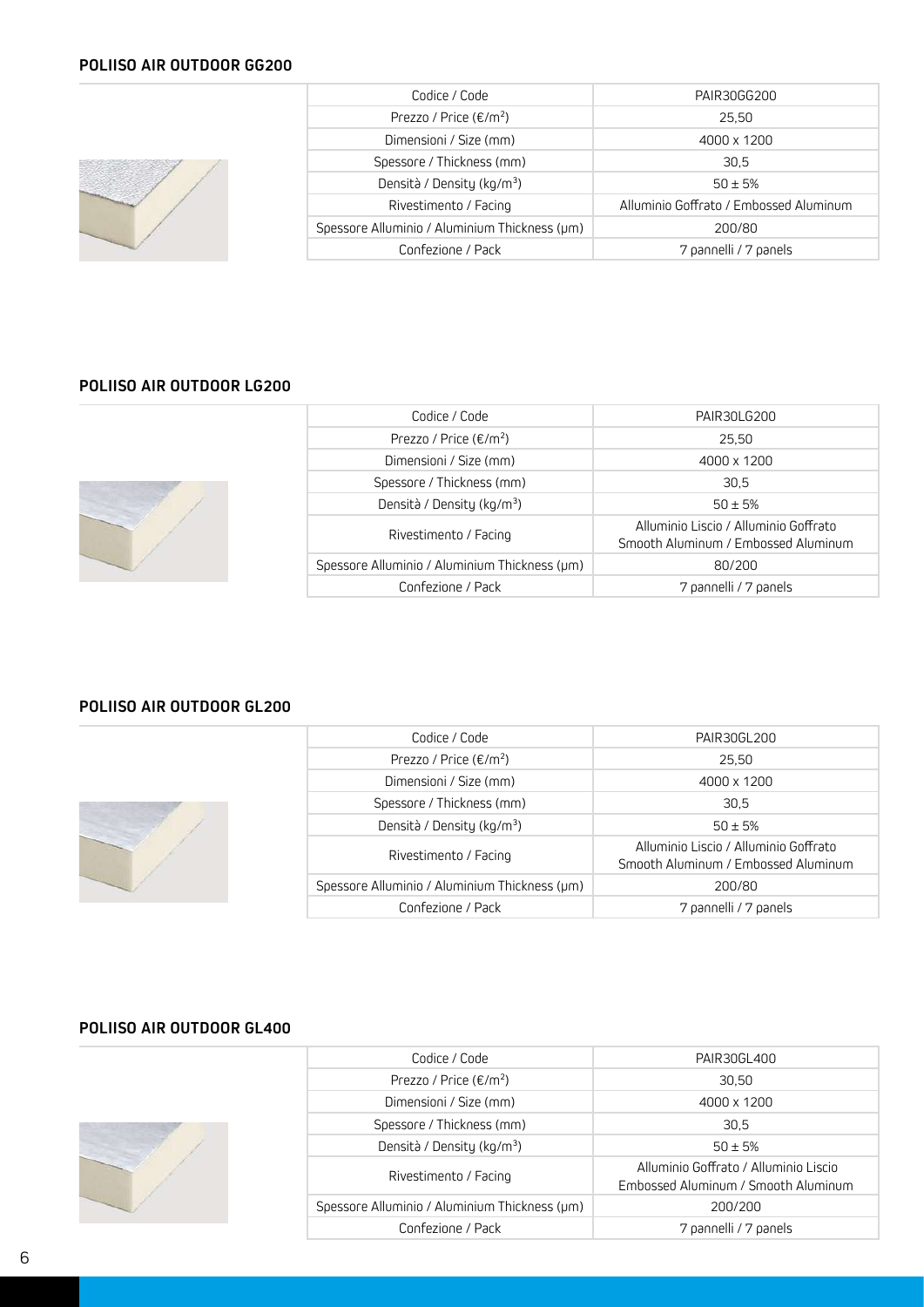# **PANNELLI PER APPLICAZIONI CHE RICHIEDONO UN'IGIENE ELEVATA (OSPEDALI, LABORATORI, ETC.)**

PANELS FOR APPLICATIONS THAT REQUIRE HIGH HYGIENE (HOSPITALS, LABORATORIES, ETC.)

### **POLIISO AIR CARE GA080**



| Codice / Code                                 | PAIR20GA080                                                                                                 |  |
|-----------------------------------------------|-------------------------------------------------------------------------------------------------------------|--|
| Prezzo / Price ( $\epsilon/m^2$ )             | 20,50                                                                                                       |  |
| Dimensioni / Size (mm)                        | 4000 x 1200                                                                                                 |  |
| Spessore / Thickness (mm)                     | 20.5                                                                                                        |  |
| Densità / Density (kg/m <sup>3</sup> )        | $50 \pm 5%$                                                                                                 |  |
| Rivestimento / Facing                         | Alluminio Goffrato / Alluminio Liscio Antibatterico<br>Embossed Aluminum / Antibacterial Smooth<br>Aluminum |  |
| Spessore Alluminio / Aluminium Thickness (um) | 80/80                                                                                                       |  |
| Confezione / Pack                             | 10 pannelli / 10 panels                                                                                     |  |

### **POLIISO AIR CARE GA200**



| Codice / Code                                 | PAIR20GA200                                                                                                 |  |
|-----------------------------------------------|-------------------------------------------------------------------------------------------------------------|--|
| Prezzo / Price ( $\epsilon/m^2$ )             | 25.50                                                                                                       |  |
| Dimensioni / Size (mm)                        | 4000 x 1200                                                                                                 |  |
| Spessore / Thickness (mm)                     | 20.5                                                                                                        |  |
| Densità / Density (kg/m <sup>3</sup> )        | $50 \pm 5%$                                                                                                 |  |
| Rivestimento / Facing                         | Alluminio Liscio Antibatterico / Alluminio Goffrato<br>Antibacterial Smooth Aluminum / Embossed<br>Aluminum |  |
| Spessore Alluminio / Aluminium Thickness (um) | 200/80                                                                                                      |  |
| Confezione / Pack                             | 10 pannelli / 10 panels                                                                                     |  |
|                                               |                                                                                                             |  |

### **POLIISO AIR CARE AG200**



| Codice / Code                                 | PAIR20AG200                                                                                                 |
|-----------------------------------------------|-------------------------------------------------------------------------------------------------------------|
| Prezzo / Price ( $\epsilon/m^2$ )             | 25,50                                                                                                       |
| Dimensioni / Size (mm)                        | 4000 x 1200                                                                                                 |
| Spessore / Thickness (mm)                     | 20,5                                                                                                        |
| Densità / Density (kg/m <sup>3</sup> )        | $50 \pm 5%$                                                                                                 |
| Rivestimento / Facing                         | Alluminio Liscio Antibatterico / Alluminio Goffrato<br>Antibacterial Smooth Aluminum / Embossed<br>Aluminum |
| Spessore Alluminio / Aluminium Thickness (um) | 80/200                                                                                                      |
| Confezione / Pack                             | 10 pannelli / 10 panels                                                                                     |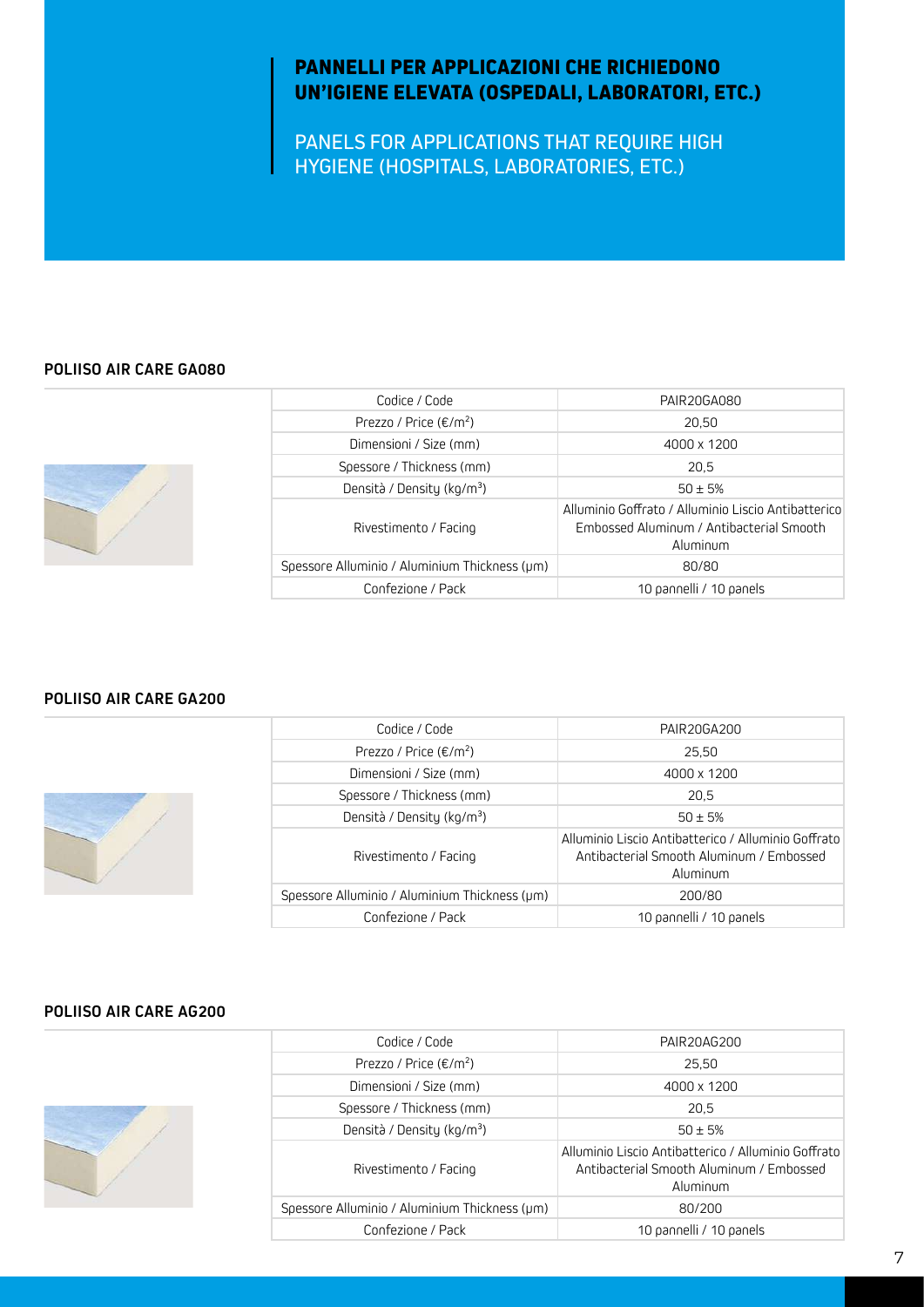### **POLIISO AIR CARE GA400**



|                                                             | Codice / Code                                 | PAIR20GA400                                                                                                 |  |
|-------------------------------------------------------------|-----------------------------------------------|-------------------------------------------------------------------------------------------------------------|--|
| Prezzo / Price ( $\epsilon/m^2$ )<br>Dimensioni / Size (mm) |                                               | 30,50                                                                                                       |  |
|                                                             |                                               | 4000 x 1200                                                                                                 |  |
|                                                             | Spessore / Thickness (mm)                     | 20.5                                                                                                        |  |
| Densità / Density (kg/m <sup>3</sup> )                      |                                               | $50 \pm 5%$                                                                                                 |  |
| Rivestimento / Facing                                       |                                               | Alluminio Goffrato / Alluminio Liscio Antibatterico<br>Embossed Aluminum / Antibacterial Smooth<br>Aluminum |  |
|                                                             | Spessore Alluminio / Aluminium Thickness (pm) | 200/200                                                                                                     |  |
|                                                             | Confezione / Pack                             | 10 pannelli / 10 panels                                                                                     |  |
|                                                             |                                               |                                                                                                             |  |

### **POLIISO AIR CARE GA080**

| Snessr |
|--------|

| Codice / Code                                 | PAIR30GA080                                                                                                 |
|-----------------------------------------------|-------------------------------------------------------------------------------------------------------------|
| Prezzo / Price ( $\epsilon/m^2$ )             | 23.00                                                                                                       |
| Dimensioni / Size (mm)                        | 4000 x 1200                                                                                                 |
| Spessore / Thickness (mm)                     | 30.5                                                                                                        |
| Densità / Density (kg/m <sup>3</sup> )        | $50 \pm 5%$                                                                                                 |
| Rivestimento / Facing                         | Alluminio Goffrato / Alluminio Liscio Antibatterico<br>Embossed Aluminum / Antibacterial Smooth<br>Aluminum |
| Spessore Alluminio / Aluminium Thickness (um) | 80/80                                                                                                       |
| Confezione / Pack                             | 7 pannelli / 7 panels                                                                                       |

### **POLIISO AIR CARE GA200**



| Codice / Code                                 | PAIR30GA200                                                                                                 |
|-----------------------------------------------|-------------------------------------------------------------------------------------------------------------|
| Prezzo / Price ( $\epsilon/m^2$ )             | 28.00                                                                                                       |
| Dimensioni / Size (mm)                        | 4000 x 1200                                                                                                 |
| Spessore / Thickness (mm)                     | 30.5                                                                                                        |
| Densità / Density (kg/m <sup>3</sup> )        | $50 \pm 5%$                                                                                                 |
| Rivestimento / Facing                         | Alluminio Goffrato / Alluminio Liscio Antibatterico<br>Embossed Aluminum / Antibacterial Smooth<br>Aluminum |
| Spessore Alluminio / Aluminium Thickness (um) | 80/200                                                                                                      |
| Confezione / Pack                             | 7 pannelli / 7 panels                                                                                       |
|                                               |                                                                                                             |

### **POLIISO AIR CARE AG200**

|  | Codice / Code                                 | PAIR30AG200                                                                                                 |
|--|-----------------------------------------------|-------------------------------------------------------------------------------------------------------------|
|  | Prezzo / Price $(\epsilon/m^2)$               | 28.00                                                                                                       |
|  | Dimensioni / Size (mm)                        | 4000 x 1200                                                                                                 |
|  | Spessore / Thickness (mm)                     | 30,5                                                                                                        |
|  | Densità / Density (kg/m <sup>3</sup> )        | $50 \pm 5%$                                                                                                 |
|  | Rivestimento / Facing                         | Alluminio Goffrato / Alluminio Liscio Antibatterico<br>Embossed Aluminum / Antibacterial Smooth<br>Aluminum |
|  | Spessore Alluminio / Aluminium Thickness (µm) | 200/80                                                                                                      |
|  | Confezione / Pack                             | 7 pannelli / 7 panels                                                                                       |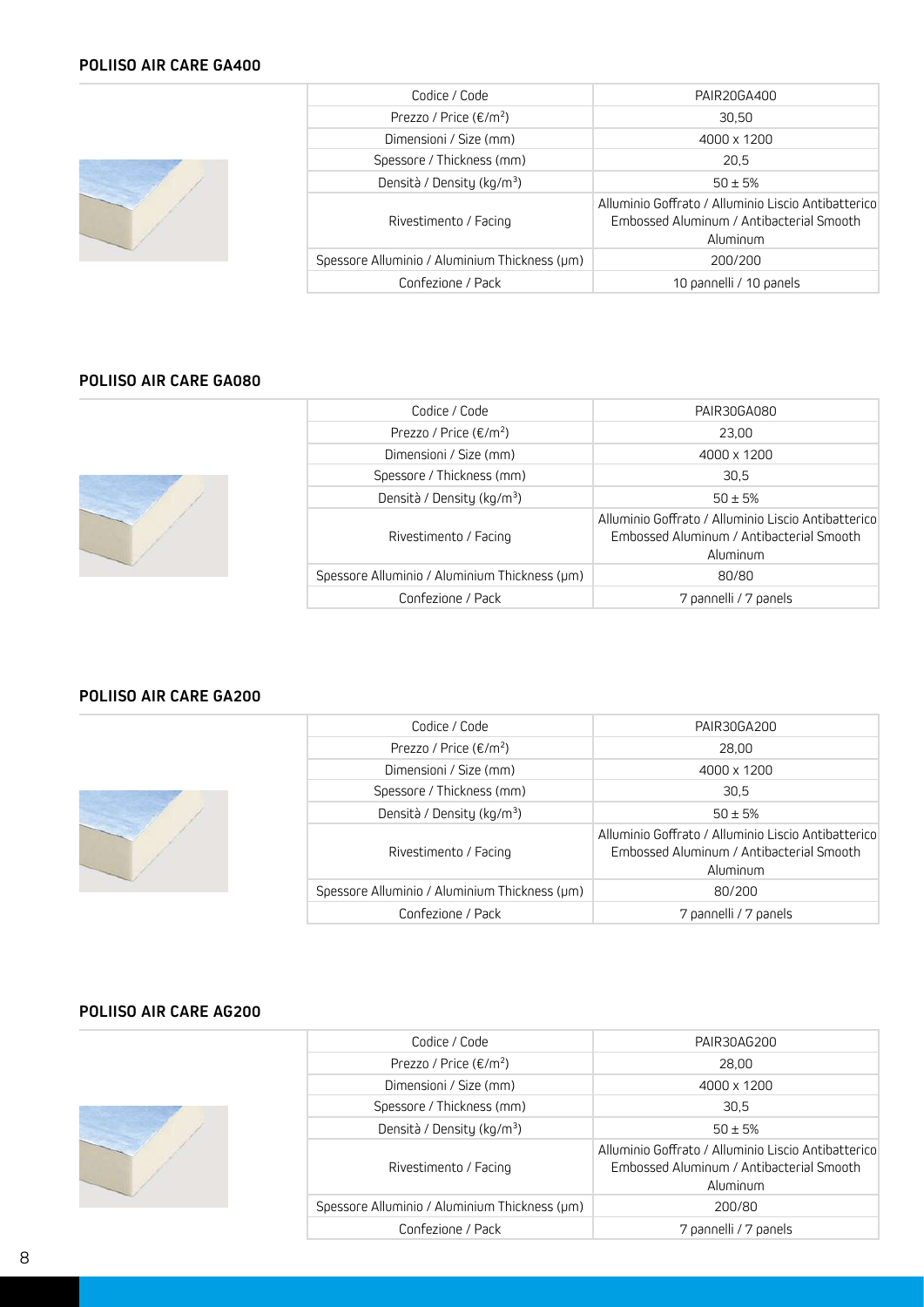### **POLIISO AIR CARE GA400**



| Codice / Code                                 | PAIR30GA400                                                                                                 |  |
|-----------------------------------------------|-------------------------------------------------------------------------------------------------------------|--|
| Prezzo / Price ( $\epsilon/m^2$ )             | 33.00                                                                                                       |  |
| Dimensioni / Size (mm)                        | 4000 x 1200                                                                                                 |  |
| Spessore / Thickness (mm)                     | 30,5                                                                                                        |  |
| Densità / Density (kg/m <sup>3</sup> )        | $50 \pm 5%$                                                                                                 |  |
| Rivestimento / Facing                         | Alluminio Goffrato / Alluminio Liscio Antibatterico<br>Embossed Aluminum / Antibacterial Smooth<br>Aluminum |  |
| Spessore Alluminio / Aluminium Thickness (um) | 200/200                                                                                                     |  |
| Confezione / Pack                             | 7 pannelli / 7 panels                                                                                       |  |

# **POLIISO AIR ACCESSORI PROFILI**

POLIISO AIR ACCESSORIES FLANGE JOINTS

### **PROFILO A SCOMPARSA |** INVISIBILE FLANGE JOINT

|  | Codice / Code                     | PAIR20PS   | PAIR30PS    |
|--|-----------------------------------|------------|-------------|
|  | Prezzo / Price ( $\epsilon$ /pz.) | 15.60      | 20.40       |
|  | Lunghezza / Lenght (mm)           | 4000       | 4000        |
|  |                                   |            |             |
|  | Altezza / Height (mm)             | 20         | 30          |
|  | Confezione / Pack                 | 10 profili | 10 profiles |

### **PROFILO A U |** U FLANGE JOINT

|  | Codice / Code           | PAIR20PU   | PAIR30PU    |
|--|-------------------------|------------|-------------|
|  | Prezzo / Price (€/pz.)  | 11.04      | 11.32       |
|  | Lunghezza / Lenght (mm) | 4000       | 4000        |
|  | Altezza / Height (mm)   | 20         | 30          |
|  | Confezione / Pack       | 10 profili | 10 profiles |

### **PROFILO A F |** F FLANGE JOINT

|  | Codice / Code           | PAIR20PF   | PAIR30PF    |
|--|-------------------------|------------|-------------|
|  | Prezzo / Price (€/pz.)  | 16,12      | 15.72       |
|  | Lunghezza / Lenght (mm) | 4000       | 4000        |
|  | Altezza / Height (mm)   | 20         | 30          |
|  | Confezione / Pack       | 10 profili | 10 profiles |

### **PROFILO PER STACCHI |** TEE CONNECTOR FLANGE JOINT

| Codice / Code                     | PAIR <sub>20ST</sub> | PAIR30ST                  |  |
|-----------------------------------|----------------------|---------------------------|--|
| Prezzo / Price ( $\epsilon$ /pz.) | 13.92                | su richiesta / on request |  |
| Lunghezza / Lenght (mm)           | 4000                 | 4000                      |  |
| Altezza / Height (mm)             | 20                   | 30                        |  |
| Confezione / Pack                 | 10 profili           | 10 profiles               |  |
|                                   |                      |                           |  |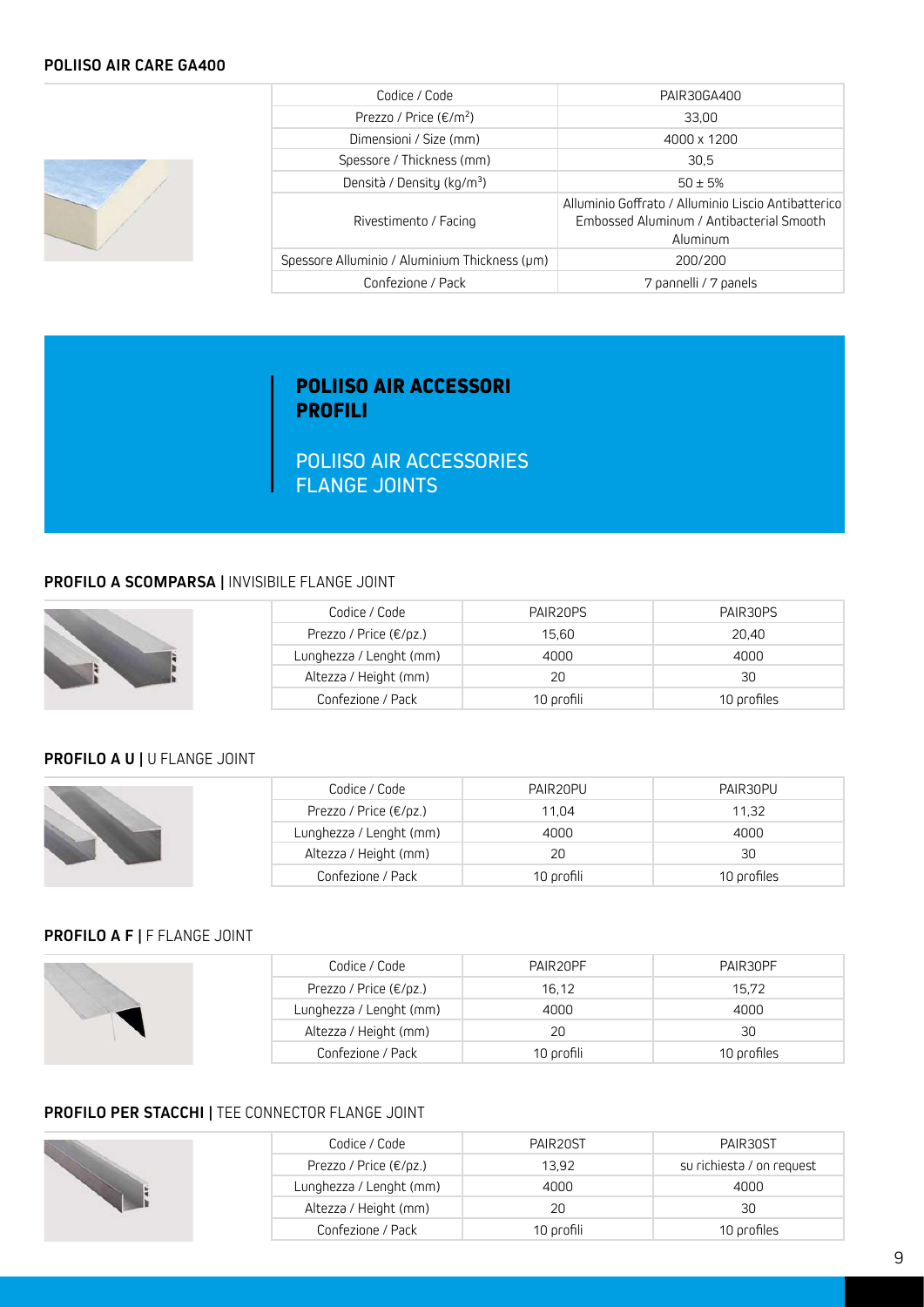### **PROFILO A SEGGIOLA |** CHAIR SECTION JOINT

|  | Codice / Code           | PAIR20SG   | PAIR30SG    |
|--|-------------------------|------------|-------------|
|  | Prezzo / Price (€/pz.)  | 14,16      | 14.00       |
|  | Lunghezza / Lenght (mm) | 4000       | 4000        |
|  | Altezza / Height (mm)   | 20         | 30          |
|  | Confezione / Pack       | 10 profili | 10 profiles |

### **PROFILO PER BOCCHETTE |** FLANGE JOINT FOR GRILLES

|  | Codice / Code           | PAIR20PB   | PAIR30PB                  |
|--|-------------------------|------------|---------------------------|
|  | Prezzo / Price (€/pz.)  | 18,08      | su richiesta / on request |
|  | Lunghezza / Lenght (mm) | 4000       | 4000                      |
|  | Altezza / Height (mm)   | 20         | 30                        |
|  | Confezione / Pack       | 10 profili | 10 profiles               |

### **PROFILO PER RINFORZO |** REINFORCEMENT FLANGE

|  | Codice / Code                     | <b>PAIRPR</b>            |
|--|-----------------------------------|--------------------------|
|  | Prezzo / Price ( $\epsilon$ /pz.) | 11.44                    |
|  | Lunghezza / Lenght (mm)           | 4000                     |
|  | Confezione / Pack                 | 10 profili / 10 profiles |

### **DISCO DI RINFORZO |** REINFORCEMENT DISC

| Codice / Code                     | PAIRDR  |
|-----------------------------------|---------|
| Prezzo / Price ( $\epsilon$ /pz.) | 0.43    |
| Diametro / Diameter (mm)          | 100     |
| Confezione / Pack                 | 200 pz. |

### **PROFILO A SCOMPARSA ANTIBATTERICO |** ANTIBACTERIAL INVISIBILE FLANGE JOINT

| Codice / Code           | PAIRA20PS  | PAIRA30PS   |
|-------------------------|------------|-------------|
| Prezzo / Price (€/pz.)  | 29.64      | 33,80       |
| Lunghezza / Lenght (mm) | 4000       | 4000        |
| Altezza / Height (mm)   | 20         | 30          |
| Confezione / Pack       | 10 profili | 10 profiles |

### **PROFILO A U ANTIBATTERICO |** ANTIBACTERIAL U FLANGE JOINT

|  | Codice / Code           | PAIRA20PU  | PAIRA30PU   |
|--|-------------------------|------------|-------------|
|  | Prezzo / Price (€/pz.)  | 21,20      | 21,44       |
|  | Lunghezza / Lenght (mm) | 4000       | 4000        |
|  | Altezza / Height (mm)   | 20         | 30          |
|  | Confezione / Pack       | 10 profili | 10 profiles |

### **PROFILO A F ANTIBATTERICO |** ANTIBACTERIAL F FLANGE JOINT

|  | Codice / Code           | PAIRA20PF  | PAIRA30PF   |
|--|-------------------------|------------|-------------|
|  | Prezzo / Price (€/pz.)  | 30,16      | 27,68       |
|  | Lunghezza / Lenght (mm) | 4000       | 4000        |
|  | Altezza / Height (mm)   | 20         | 30          |
|  | Confezione / Pack       | 10 profili | 10 profiles |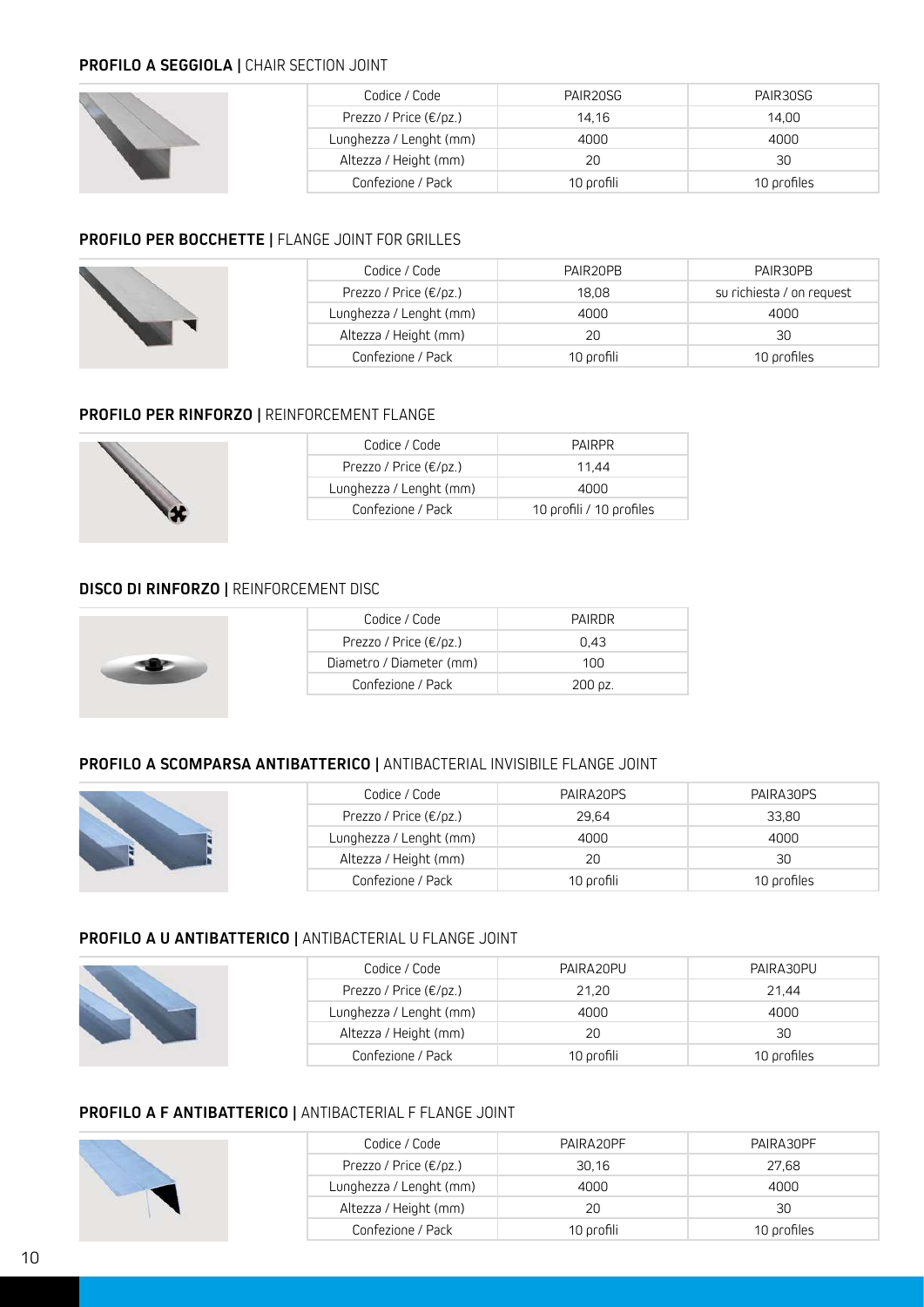### **PROFILO PER STACCHI ANTIBATTERICO |** ANTIBACTERIAL TEE CONNECTOR FLANGE JOINT

|  | Codice / Code           | PAIRA20ST  | PAIRA30ST                 |
|--|-------------------------|------------|---------------------------|
|  | Prezzo / Price (€/pz.)  | 25,76      | su richiesta / on request |
|  | Lunghezza / Lenght (mm) | 4000       | 4000                      |
|  | Altezza / Height (mm)   | 20         | 30                        |
|  | Confezione / Pack       | 10 profili | 10 profiles               |

### **PROFILO A SEGGIOLA ANTIBATTERICO |** ANTIBACTERIAL CHAIR SECTION JOINT



| Codice / Code                     | PAIRA20SG  | PAIRA30SG   |
|-----------------------------------|------------|-------------|
| Prezzo / Price ( $\epsilon$ /pz.) | 26.92      | 26.64       |
| Lunghezza / Lenght (mm)           | 4000       | 4000        |
| Altezza / Height (mm)             | 20         | 30          |
| Confezione / Pack                 | 10 profili | 10 profiles |

### **PROFILO PER BOCCHETTE ANTIBATTERICO |** ANTIBACTERIAL FLANGE JOINT FOR GRILLES

|  | Codice / Code                     | PAIRA20PB  | PAIRA30PB                 |
|--|-----------------------------------|------------|---------------------------|
|  | Prezzo / Price ( $\epsilon$ /pz.) | 25,76      | su richiesta / on request |
|  | Lunghezza / Lenght (mm)           | 4000       | 4000                      |
|  | Altezza / Height (mm)             | 20         | 30                        |
|  | Confezione / Pack                 | 10 orofili | 10 profiles               |

### **PROFILO PER RINFORZO ANTIBATTERICO |** ANTIBACTERIAL REINFORCEMENT FLANGE



| Codice / Code                      | PAIRAPR    |
|------------------------------------|------------|
| Prezzo / Price $(\epsilon/\rho z)$ | 21.72      |
| Lunghezza / Lenght (mm)            | 4000       |
| Confezione / Pack                  | 10 profili |

### **DISCO DI RINFORZO ANTIBATTERICO |** ANTIBACTERIAL REINFORCEMENT DISC



| Codice / Code                      | PAIRADR               |
|------------------------------------|-----------------------|
| Prezzo / Price $(\epsilon/\rho z)$ | 3.20                  |
| Diametro / Diameter (mm)           | 100                   |
| Confezione / Pack                  | $200 \,\mathrm{pz}$ . |

### **BAIONETTA IN PVC |** POLYMER BAYONET

| Codice / Code                      | <b>PAIRRT</b>            |
|------------------------------------|--------------------------|
| Prezzo / Price $(\epsilon/\rho z)$ | 2.76                     |
| Lunghezza / Lenght (mm)            | 2000                     |
| Confezione / Pack                  | 10 profili / 10 profiles |
|                                    |                          |

### **ANGOLARE DI COPERTURA |** COVERING ANGLE

| Codice / Code                      | PAIR20AC           | PAIR30AC |
|------------------------------------|--------------------|----------|
| Prezzo / Price $(\epsilon/\rho z)$ | 0.50               | 0.88     |
| Altezza / Height (mm)              | 20                 | 30       |
| Confezione / Pack                  | $200 \text{ pz}$ . | 200 pz.  |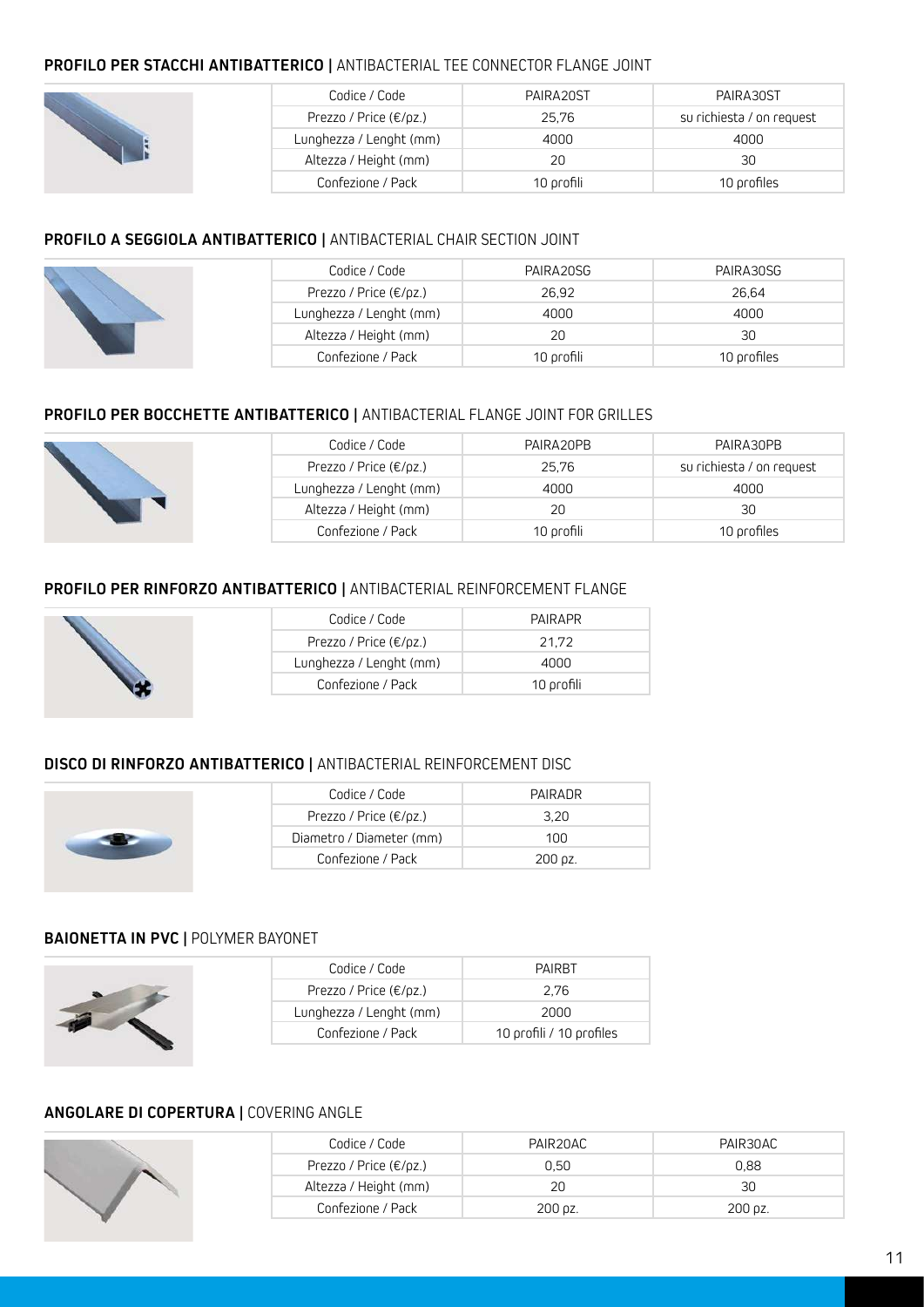## **STAFFAGGIO AUTOADESIVO |** ANGLE BRACKET



| Codice / Code                      | PAIRSA        |
|------------------------------------|---------------|
| Prezzo / Price $(\epsilon/\rho z)$ | 0.58          |
| Spessore / Thickness (mm)          | 1.5           |
| Confezione / Pack                  | 100 $\rho$ z. |

### **SQUADRETTA DI RINFORZO |** REINFORCEMENT ANGLE BRACKET



| Codice / Code                     | PAIR20SO | PAIR30SO              |
|-----------------------------------|----------|-----------------------|
| Prezzo / Price ( $\epsilon$ /pz.) | 0.19     | 0.35                  |
| Altezza / Height (mm)             | 20       | 30                    |
| Confezione / Pack                 | 500 pz.  | $500 \,\mathrm{pz}$ . |

### **COLLARINO IN ALLUMINIO |** ALUMINIUM FITTING



| Codice / Code                      | PAIRCOLL10 | PAIRCOLL 12 | PAIRCOLL15 | PAIRCOLL16 |
|------------------------------------|------------|-------------|------------|------------|
| Prezzo / Price $(\epsilon/\rho z)$ | 4.17       | 4.29        | 4.61       | 4.82       |
| Diametro / Diameter (mm)           | 100        | 125         | 150        | 160        |
| Confezione / Pack                  | 10 pz.     | 10 pz.      | 10 pz.     | 10 pz.     |

| Codice / Code                      | PAIRCOLL20 | PAIRCOLL <sub>25</sub> | PAIRCOLL30 | PAIRCOLL35 |
|------------------------------------|------------|------------------------|------------|------------|
| Prezzo / Price $(\epsilon/\rho z)$ | 5.27       | 5.48                   | 6.58       | 7.02       |
| Diametro / Diameter (mm)           | 200        | 250                    | 300        | 350.       |
| Confezione / Pack                  | 10 pz.     | 10 pz.                 | 10 pz.     | 10 pz.     |

### **VITE AUTOFILETTANTE |** SELF-THREADING SCREWS

| Codice / Code                     | PAIRV <sub>6</sub> | PAIRV8  |
|-----------------------------------|--------------------|---------|
| Prezzo / Price ( $\epsilon$ /pz.) | 0.35               | 0.40    |
| Lunghezza / Lenght (mm)           |                    |         |
| Confezione / Pack                 | 200 pz.            | 200 pz. |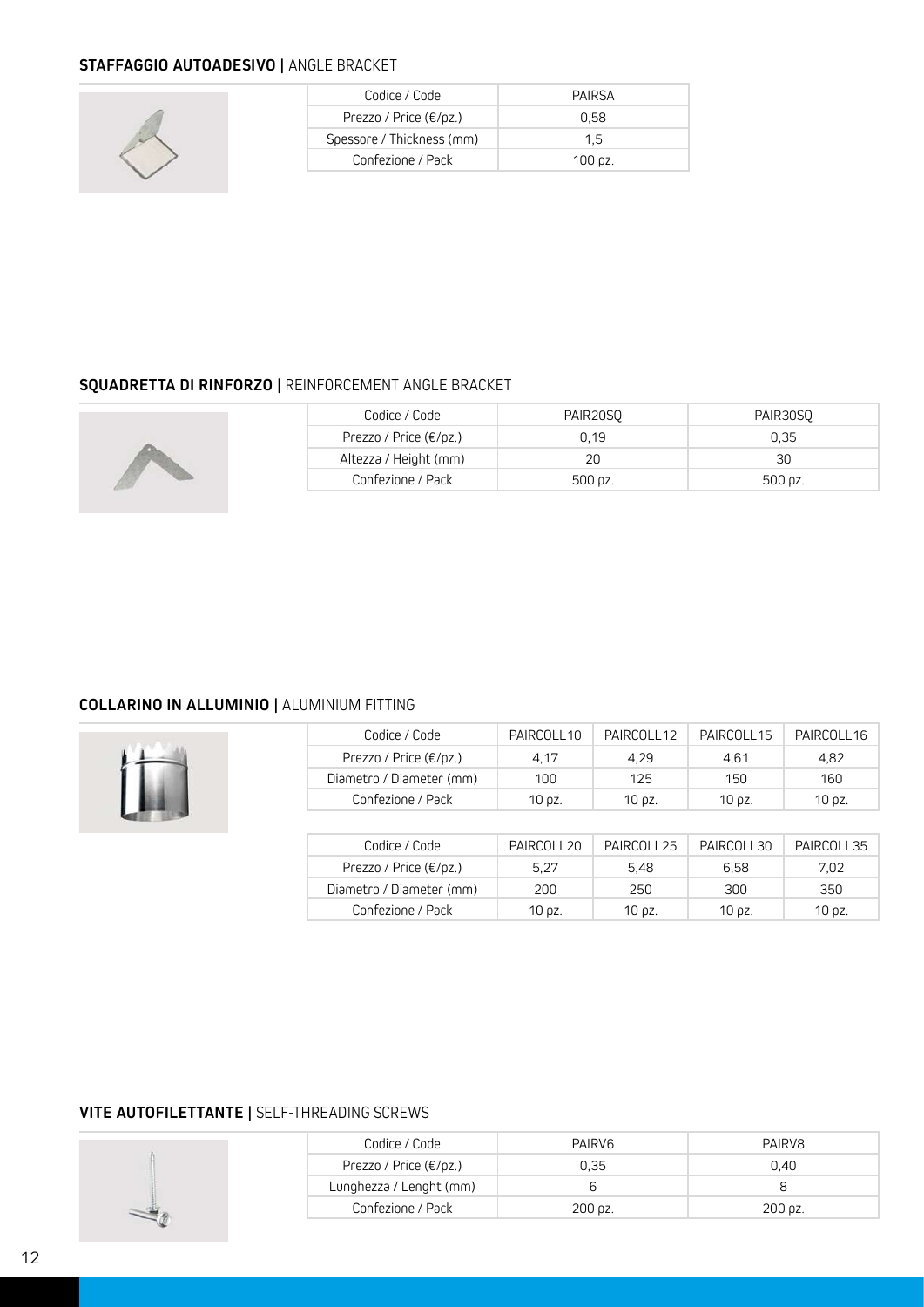# **POLIISO AIR ACCESSORI COLLA**

POLIISO AIR ACCESSORIES **GLUE** 

### **COLLA PER PANNELLO |** ADHESIVE FOR PANELS



| Codice / Code                    | PAIRCPA5 | PAIRCPA15 |
|----------------------------------|----------|-----------|
| Prezzo / Price ( $\epsilon$ /kg) | 11.05    | 10.73     |
| Peso / Weight (kg)               | ∽        | 15        |

### **IDROCOLLA |** WATER GLUE



| Codice / Code                    | PAIRHC |
|----------------------------------|--------|
| Prezzo / Price ( $\epsilon$ /kg) | 17.71  |
| Peso / Weight (kg)               | 1N     |

### **CATALIZZATORE |** CATALYST



| Codice / Code                    | PAIRCAT |
|----------------------------------|---------|
| Prezzo / Price ( $\epsilon$ /kg) | 7.64    |
| Peso / Weight (kg)               | 1N      |

### **COLLA PER PROFILI |** ADHESIVE FOR PROFILES



| Codice / Code<br><b>PAIRCPR</b><br>Prezzo / Price ( $\epsilon$ /pz.)<br>10.50 |  |
|-------------------------------------------------------------------------------|--|
|                                                                               |  |
|                                                                               |  |
| Peso / Weight (kg)<br>0.5                                                     |  |

### **COLLA RAPIDA PER PROFILI |** QUICK GLUE FOR PROFILES

| Codice / Code                      | PAIRCPRR |
|------------------------------------|----------|
| Prezzo / Price $(\epsilon/\rho z)$ | 17.00    |
| Peso / Weight (kg)                 | 0.05     |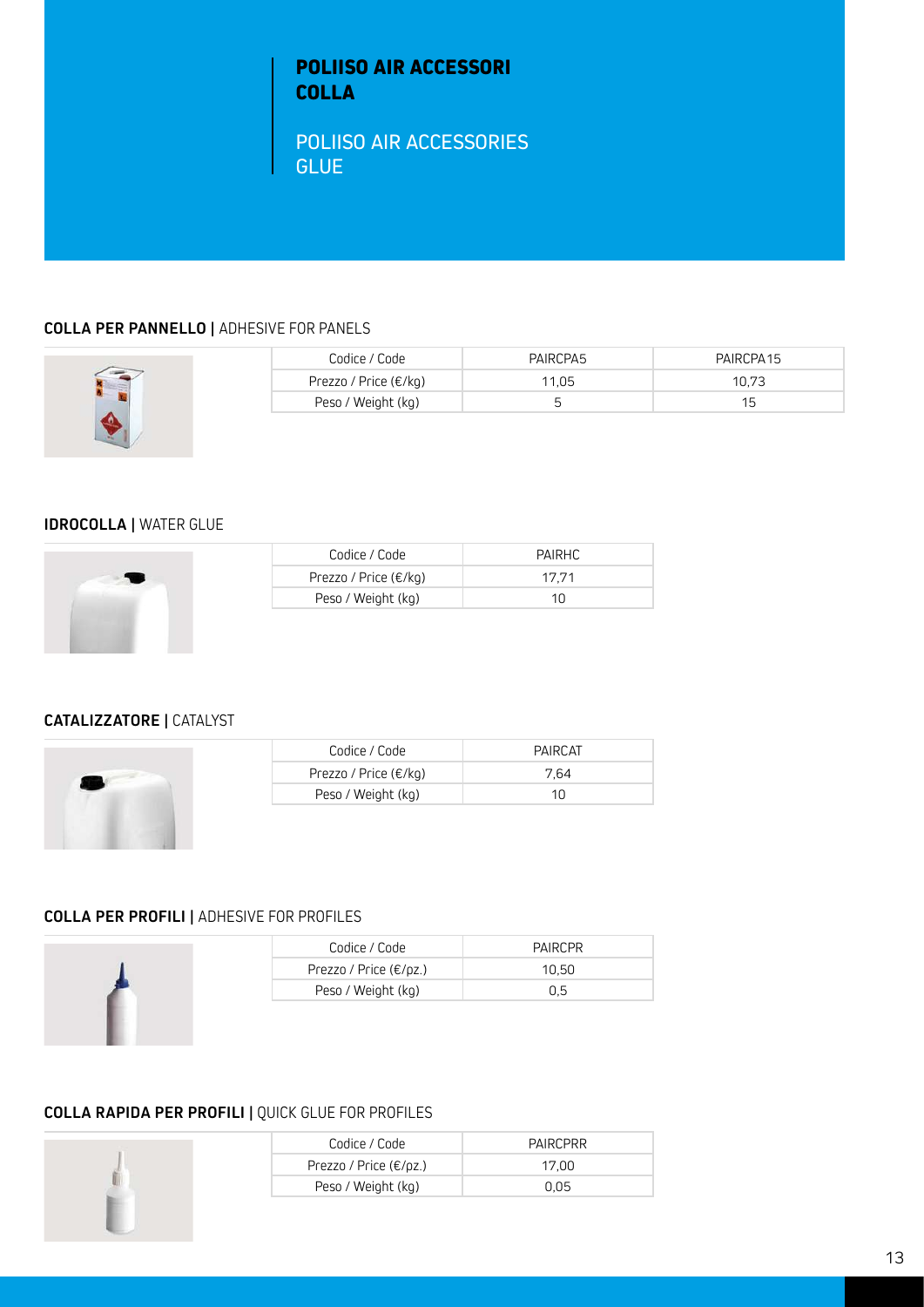### **SILICONE |** SILICONE

|  | Codice / Code            | <b>PAIRSILN</b> | PAIRSILACR | PAIRSILACE |
|--|--------------------------|-----------------|------------|------------|
|  | Prezzo / Price (€/pz.)   | 8.75            | 5.75       | 5,75       |
|  | Contenuto / content (ml) | 280             | 280        | 280        |
|  | Tipologia / Type         | Neutro -        | Acrilico - | Acetico -  |
|  |                          | Neutral         | Acriloxy   | Acetoxy    |
|  | Confezione / Pack        | 24 pz.          | 24 pz.     | 24 pz.     |

### **IMPERMEABILIZZANTE |** WATERPROOFING



| Codice / Code                    | <b>PAIRIMP</b> |
|----------------------------------|----------------|
| Prezzo / Price ( $\epsilon$ /kg) | 18.52          |
| Peso / Weight (kg)               | 14             |
|                                  |                |

### **NASTRO IN ALLUMINIO |** ALUMINIUM TAPE



| Codice / Code                                    | PAIRNAST4 | PAIRNAST5 |
|--------------------------------------------------|-----------|-----------|
| Prezzo / Price $(\epsilon/\rho z)$               | 17.50     | 22,50     |
| Spessore Alluminio /<br>Aluminium Thickness (µm) | 40        | 50        |
| Lunghezza / Lenght (m)                           | 50        | 50        |
| Altezza / Height (mm)                            | 75        | 75        |
| Confezione / Pack                                | 16 rotoli | 16 rolls  |

# **POLIISO AIR ACCESSORI ATTREZZI**

POLIISO AIR ACCESSORIES EQUIPMENT

### **VALIGETTA PORTAUTENSILI |** PORTABLE TOOL BOX



| Codice / Code                     | PAIRVAL |
|-----------------------------------|---------|
| Prezzo / Price ( $\epsilon$ /pz.) | 1.560   |

### **TAVOLO DA LAVORO |** PORTABLE WORK TABLE



| Codice / Code                     | PAIRTVL     |
|-----------------------------------|-------------|
| Prezzo / Price ( $\epsilon$ /pz.) | 1.593       |
| Dimensioni / Dimensions (mm)      | 1200 x 4000 |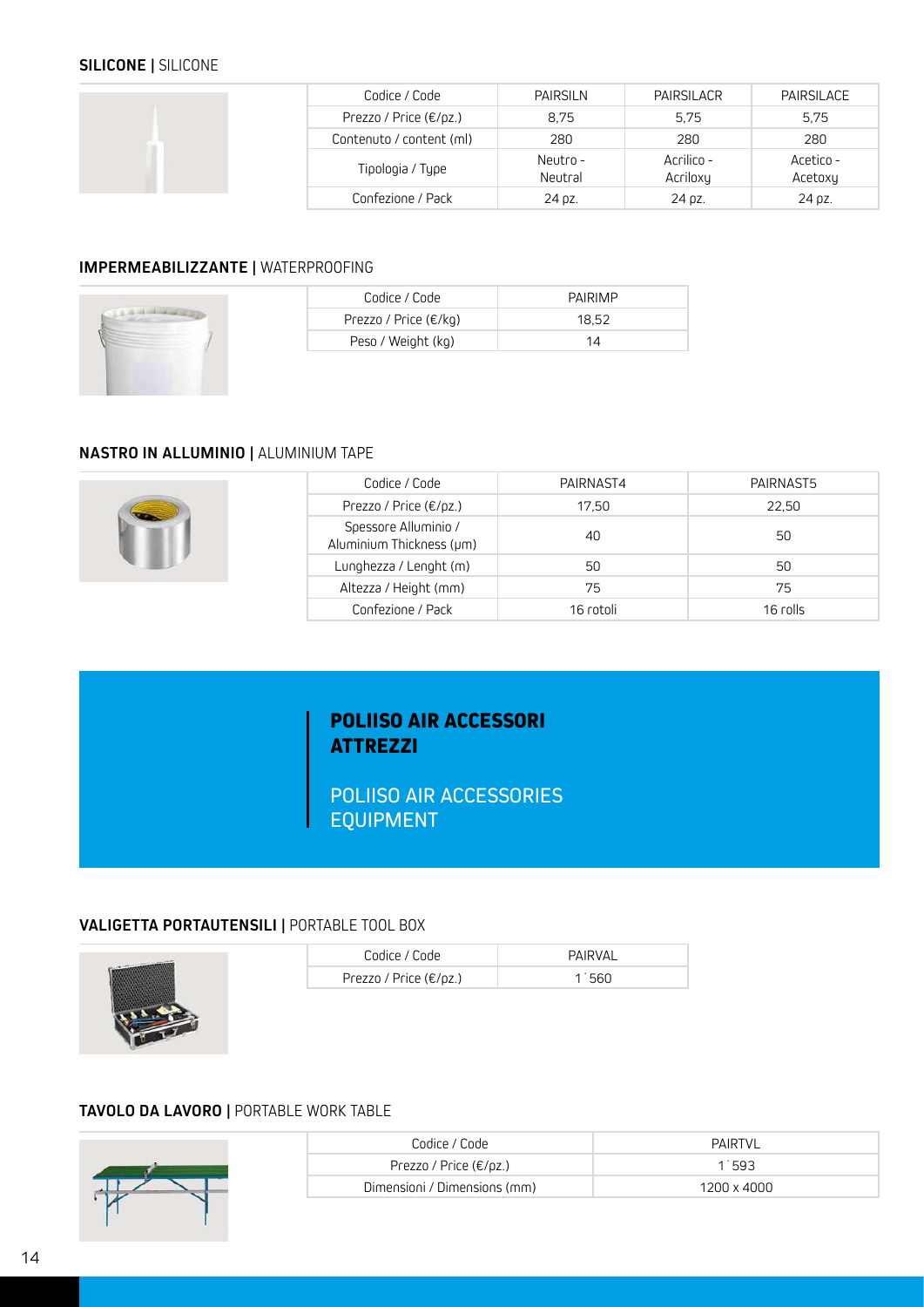### **RIGA CON BLOCCAGGI |** CLAMPING RULER



| Codice / Code                      | PAIRRR4 | PAIRRR12 |
|------------------------------------|---------|----------|
| Prezzo / Price $(\epsilon/\rho z)$ | 321.75  | 276.25   |
| Lunghezza / Lenght (mm)            | 4000    | 1200     |

### **TAPPETINO DI RICAMBIO |** TABLE MAT



| Codice / Code                      | PAIRTPT     |
|------------------------------------|-------------|
| Prezzo / Price $(\epsilon/\rho z)$ | 211.25      |
| Dimensioni / Dimensions (mm)       | 1200 x 4000 |

### **SPALMACOLLA PNEUMATICO |** PNEUMATIC GLUE SPREADER



| Codice / Code                      | <b>PAIRSPPN</b> |
|------------------------------------|-----------------|
| Prezzo / Price $(\epsilon/\rho z)$ | 904.00          |

### **TAGLIERINO SINGOLO DX 45° |** SINGLE CUTTER 45° RIGHT



| Codice / Code                     | PAIR20TGLD45 | PAIR30TGLD45 |
|-----------------------------------|--------------|--------------|
| Prezzo / Price ( $\epsilon$ /pz.) | 78.00        | 78.00        |
| Altezza / Height (mm)             | ח?           | 30           |

### **TAGLIERINO SINGOLO SX 45° |** SINGLE CUTTER 45° LEFT



| Codice / Code                     | PAIR20TGLS45 | PAIR30TGLS45 |
|-----------------------------------|--------------|--------------|
| Prezzo / Price ( $\epsilon$ /pz.) | 78.00        | 78.00        |
| Altezza / Height (mm)             | 20           | 30           |

# **TAGLIERINO SINGOLO 90° |** SINGLE CUTTER 90°



| Codice / Code                      | PAIR20TGL90 | PAIR30TGL90 |
|------------------------------------|-------------|-------------|
| Prezzo / Price $(\epsilon/\rho z)$ | 78.00       | 78.00       |
| Altezza / Height (mm)              | 20          | 30          |

### **TAGLIERINO DOPPIO 45° |** DOUBLE CUTTER 45°

| Codice / Code                     | PAIR20TGL245 | PAIR30TGL246 |
|-----------------------------------|--------------|--------------|
| Prezzo / Price ( $\epsilon$ /pz.) | 139.75       | 205.00       |
| Altezza / Height (mm)             |              | 30           |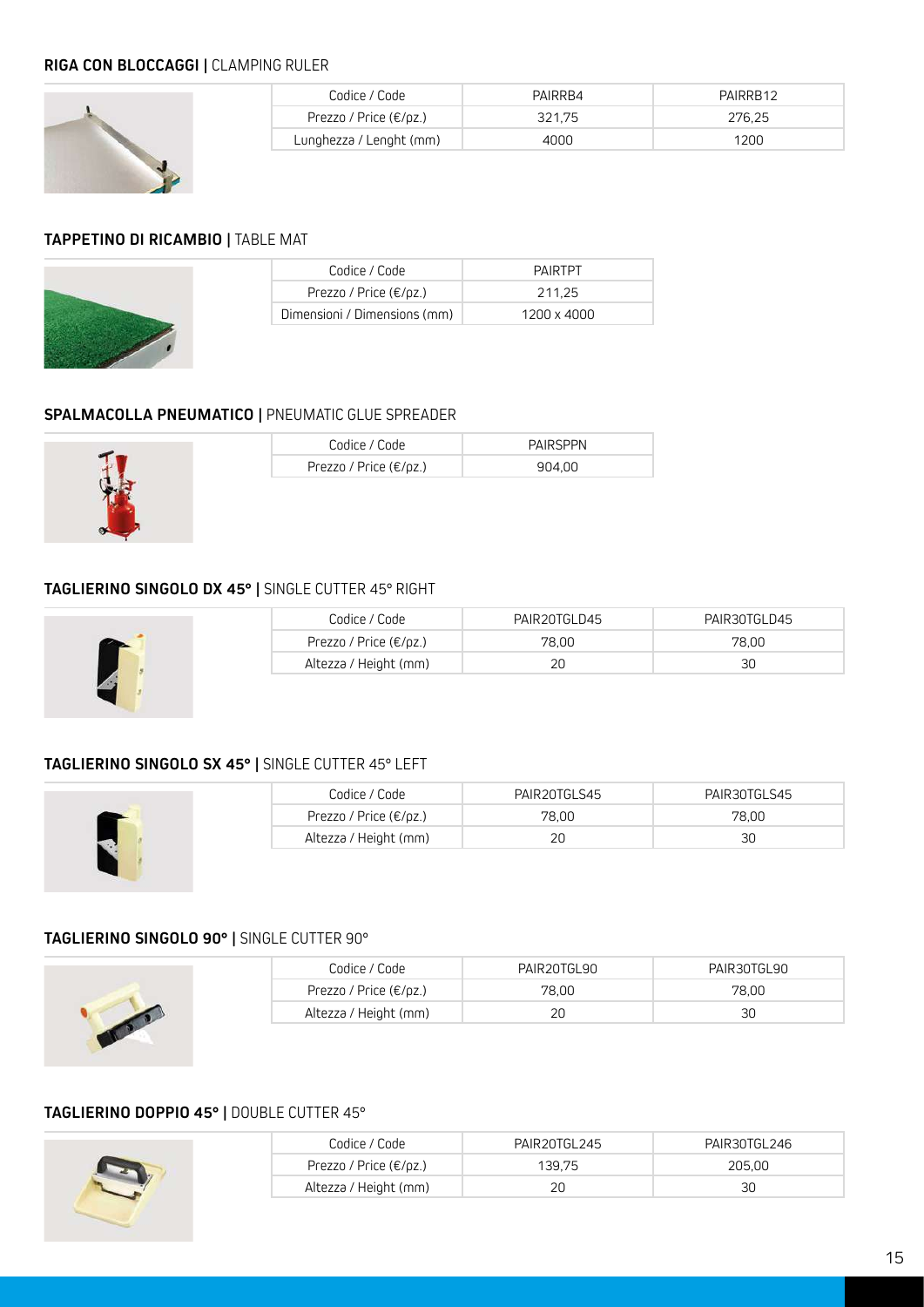### **SPATOLA MORBIDA |** SOFT SPATULA



| Codice / Code                     | PAIRSPTM |
|-----------------------------------|----------|
| Prezzo / Price ( $\epsilon$ /pz.) | 5.69     |
| Confezione / Pack                 | 10 pz.   |

### **SPATOLA RIGIDA |** RIGID SPATULA



| Codice / Code                      | <b>PAIRSPTR</b> |
|------------------------------------|-----------------|
| Prezzo / Price $(\epsilon/\rho z)$ | 9.43            |

### **SQUADRA IN ALLUMINIO |** T-SQUARE RULER



| Codice / Code                     | PAIRSOA7 | PAIRSOA12 |
|-----------------------------------|----------|-----------|
| Prezzo / Price ( $\epsilon$ /pz.) | 156.00   | 178.45    |
| Lunghezza / Lenght (mm)           | 700      | 1200      |

### **PIEGATRICE MANUALE |** MANUAL BENDING MACHINE



| Codice / Code                      | <b>PAIRPGT</b> |
|------------------------------------|----------------|
| Prezzo / Price $(\epsilon/\rho z)$ | 861.25         |

### **DIMA |** RIGID RULER

| Codice / Code                     | PAIRDIMA |
|-----------------------------------|----------|
| Prezzo / Price ( $\epsilon$ /pz.) | 25.00    |

### **SPALMACOLLA MANUALE |** MANUAL GLUE SPREADER

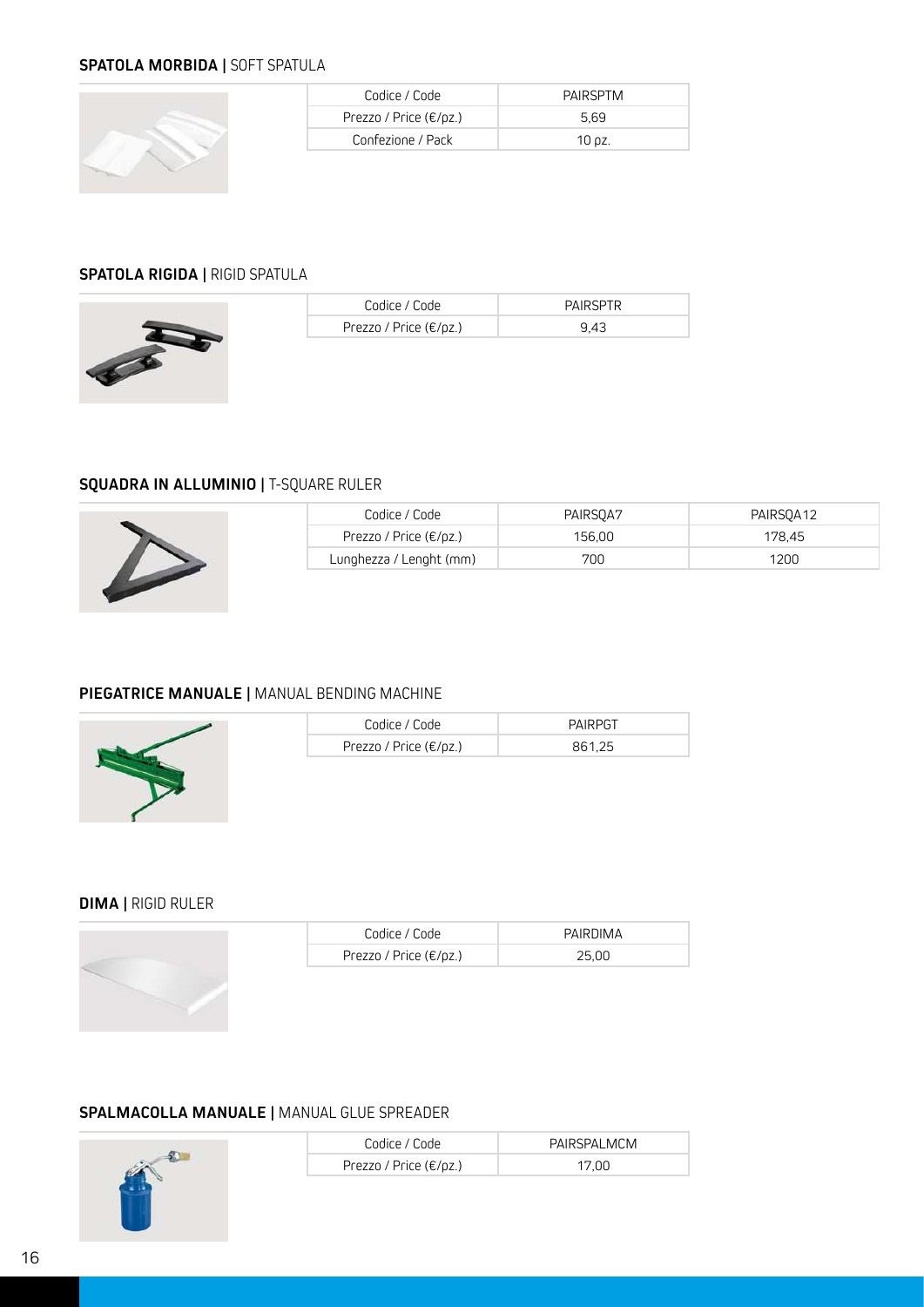### **COMPASSO A STECCA |** STICK COMPASS



| Codice / Code                     | PAIRCOMPS |
|-----------------------------------|-----------|
| Prezzo / Price ( $\epsilon$ /pz.) | 146.25    |

### **COMPASSO A FILO |** WIRE COMPASS



| Codice / Code                     | PAIRCOMPF |
|-----------------------------------|-----------|
| Prezzo / Price ( $\epsilon$ /pz.) | 81.25     |
|                                   |           |

### **MATITE DA SEGNO |** MARKING PENCIL

| Codice / Code                      | <b>PAIRMS</b> |
|------------------------------------|---------------|
| Prezzo / Price $(\epsilon/\rho z)$ | 2.50          |

### **SEGNANASTRO |** TAPE MARKER



| Codice / Code                     | PAIRSGNN |
|-----------------------------------|----------|
| Prezzo / Price ( $\epsilon$ /pz.) | 31.00    |

### **IMPIANTO PER COLLA BICOMPONENTE |** PLANT FOR TWO-COMPONENT GLUE



| Codice / Code                     | PAIRIMPBICO               |
|-----------------------------------|---------------------------|
| Prezzo / Price ( $\epsilon$ /pz.) | su richiesta / on request |

### **PISTOLA PER SPALMACOLLA PNEUMATICO |** TOOL FOR PNEUMATIC GLUE SPREADER

| Codice / Code                     | PAIRPISTRIC |
|-----------------------------------|-------------|
| Prezzo / Price ( $\epsilon$ /pz.) | 67.00       |

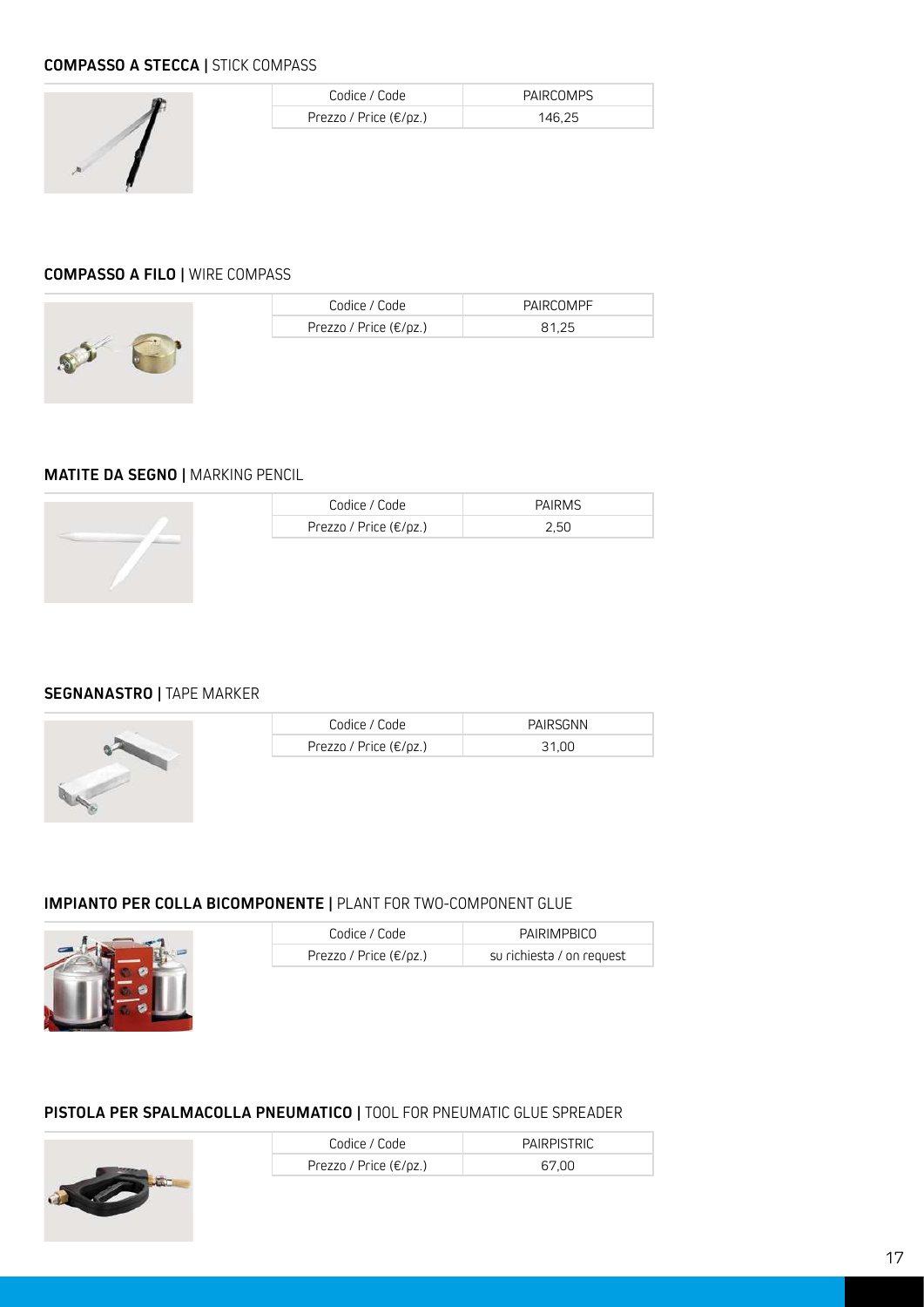#### **CONDIZIONI GENERALI DI VENDITA**

#### 1. Contratto

1.1 I termini e condizioni delle seguenti "Condizioni Generali di vendita" determinano e regolano la vendita dei prodotti da parte di EDILTEC Srl con sede in Modena alla Via Giardini n. 474, P. IVA 01932170366 e restano a disposizione dei clienti, esposte nella bacheca all'ingresso della sede, pubblicate sul sito internet ed inserite nel catalogo prodotti. L'inoltro di un ordine da parte di un Compratore ad EDILTEC, comporta l'integrale, incondizionata ed irrevocabile accettazione delle qui descritte Condizioni Generali e l'automatica rinuncia, da parte del Compratore alle proprie eventuali condizioni generali di acquisto o contratti standard di acquisto in uso presso il Compratore.

1.2 Qualsiasi condizione difforme dalle presenti avrà efficacia per Ediltec solo se esplicitamente accettata e sottoscritta; non sono ammesse deroghe tacite o mediante accettazione di condizioni da altri indicate.

1.3. Il contratto di vendita si considererà concluso solo allorquando pervenga in EDILTEC la conferma d'ordine timbrata e firmata per accettazione. L'Ediltec S.r.l. si riserva espressa facoltà di recedere dal contratto e quindi di non effettuare la fornitura ovvero di non completarla, se nelle more viene a conoscenza di fatti o notizie relative al cliente, tali che non la avrebbero indotta a contrarre ovvero avrebbero determinato diverse condizioni. 2. Consegna della merce e vizi

2.1 Salvo diverso accordo tra le parti, i prodotti sono venduti "franco destino" con rischio e pericolo a carico del compratore; I tempi di consegna indicati sono solo orientativi e senza assunzione di impegno da parte di EDILTEC.

2.2 Qualsiasi rilievo in relazione a danneggiamenti, vizi e/o difetti esteriormente riconoscibili ovvero qualsiasi rilievo in termini di quantità discordanti rispetto al Documento di Trasporto, devono essere rilevati immediatamente ed in via esclusiva con annotazione in calce allo stesso DDT. Se la vendita viene effettuata ex work la presa in consegna della merce equivale al riconoscimento delle quantità indicate nel DDT e dell'assenza di vizi esteriormente riconoscibili intendendosi sin d'ora che l' incaricato del ritiro, sia munito di tale potere di rappresentanza.

2.3 In caso in cui, invece, vengano scoperti difetti qualitativi del prodotto, il cliente deve notiziarne immediatamente il venditore e comunque entro 8 giorni dalla scoperta fornendo ogni utile descrizione/illustrazione del vizio con qualsiasi mezzo e/o supporto a disposizione, nonché fornendo dimostrazione sull'idoneità e correttezza della movimentazione e dello stoccaggio dei prodotti. Non sarà riconosciuta la sostituzione del prodotto se lo stesso è stato applicato e se gli eventuali difetti dello stesso, con l'uso della diligenza professionale, sarebbero stati riconosciuti prima dell'applicazione, e tantomeno saranno riconosciuti danni ulteriori, connessi o consequenziali, diretti ed indiretti.

#### 3. Prezzi di vendita

3.1 In caso di discordanza dei prezzi indicati nell'ordine e nella conferma d'ordine prevalgono quelli indicati nel documento formato dall'EDILTEC che si riserva, comunque, la facoltà di aumentare i prezzi, comunicando tale aumento per iscritto al Compratore con almeno dieci (10) giorni di anticipo dalla<br>decorrenza dell'aumento. In tal caso, il Compratore avrà il diritto di dell'aumento. La merce ordinata con consegne dilazionate verrà fatturata al prezzo in vigore il giorno della spedizione.

#### 4. Termini di pagamento

4.1 In caso di discordanza tra i termini di pagamento indicati nell'ordine e quelli indicati nella conferma d'ordine, prevalgono quelli indicati nel documento formato dall'Ediltec ed in ogni caso quelli indicati in fattura.

4.2. Qualsiasi dilazione di pagamento concessa al cliente ovvero qualsiasi modalità di pagamento diversa da quella immediata decade nel momento in cui sopravvenga un mancato pagamento anche se di minimo importo e di una sola scadenza da parte dell'acquirente; in tale momento tutte le fatture a scadere si intenderanno scadute il giorno dell'insoluto e verranno richieste immediatamente in pagamento.

4.3 Qualora il Compratore non provveda al pagamento dei prodotti nei termini convenuti, EDILTEC avrà altresì facoltà di: (I) richiedere il pagamento immediato di tutti i saldi insoluti; (II) cancellare tutti gli ordini non ancora eseguiti o (III) sospendere l'esecuzione degli Ordini sino a che il Compratore non abbia provveduto al pagamento di quanto dovuto. EDILTEC si riserva inoltre il diritto di risolvere il contratto di vendita in caso di inadempimento del Compratore nel pagamento del prezzo, dovuti comunque gli interessi moratori, salvo il risarcimento del danno.

4.4. Quanto previsto ai precedenti punti 4.2 e 4.3. vale anche ove si realizzi un mancato pagamento/insoluto da parte del cliente nei confronti di una qualsiasi tra le società Pannelli Termici Srl, Decem Srl, Algor Srl, società collegate ad Ediltec e come quest'ultima controllate da Gruppo SBN Srl. 5. Forza maggiore

Eventuali ritardi nella consegna non dipendenti dalla volontà di EDILTEC, quali a titolo esemplificativo scioperi, incendie altre situazioni al di fuori del controllo di EDILTEC, non daranno diritto ad alcun indennizzo a favore del Compratore, fermi restando gli effetti di tali ritardi sulla sola decorrenza dei termini di pagamento. In tal caso, il Compratore avrà il diritto di annullare il proprio Ordine. EDILTEC si riserva, in ogni caso, il diritto di annullare l'Ordine.

6. Garanzia e limitazione di responsabilità

6.1 EDILTEC garantisce al Compratore che i prodotti sono conformi alle relative specifiche e comunque alle schede tecniche tutte presenti sul sito web www.ediltec.com di cui comunque si riserva diritto di apportare modifiche in qualsiasi momento. Il Compratore si assume ogni rischio e responsabilità in relazione ai risultati ottenuti usando i prodotti, da soli o in combinazione con altri prodotti. La presente garanzia non si estende ai prodotti che siano stati sottoposti, successivamente alla vendita, a qualsivoglia processo e/o manipolazione.

6.2 Tutti i diritti esistenti in capo al Compratore per contratto o per legge si prescrivono e decadono dopo 12 mesi dalla spedizione della merce.

6.3 La garanzia al Compratore si intende, in ogni caso, espressamente limitata alla riparazione o sostituzione gratuita dei prodotti difettosi, a discrezione di EDILTEC, con l'esclusione di qualsiasi risarcimento di eventuali ulteriori danni o di spese di qualsiasi natura. I prodotti soggetti a reclamo non potranno essere resi a EDILTEC o altrimenti smaltiti, trattati o trasferiti senza il consenso di EDILTEC. 7. Resi

7.1 L'autorizzazione al reso avverrà a condizione che gli imballi siano integri ovvero che i materiali siano stati mantenuti in perfetto stato di conservazione. Il cliente rinuncia sin d'ora a richieste di risarcimento di danni ulteriori diretti ed indiretti che possano derivare dall'indisponibilità del materiale per il tempo dell'accertamento del vizio e della successiva sostituzione del materiale. Qualsiasi contestazione non da diritto al compratore di sospendere i pagamenti e qualsiasi ragione del compratore dovrà farsi valere in giudizio separato previa dimostrazione dell'avvenuto pagamento della merce vigendo tra le parti al clausola del solve et repete.

8. Proprietà Intellettuale

8.11 disegni, gli schemi, le specifiche, le nomenclature tecniche e commerciali, i documenti, i campioni, i cataloghi, gli opuscoli, i brevetti ed i modelli, i marchi, nonché qualsiasi informazione tecnica che EDILTEC eventualmente comunichi o metta a disposizione del Compratore restano di proprietà esclusiva di EDILTEC e/o del suo Licenziante, che potrà richiederne la restituzione al Compratore in qualsiasi momento.

8.2 Il Compratore si impegna a non farne alcuna diffusione o riproduzione e a non rivelarne il contenuto a terzi senza il preventivo consenso scritto di EDILTEC. Il Compratore si impegna, inoltre, ad informare EDILTEC il più rapidamente possibile di qualsiasi violazione dei diritti di proprietà intellettuale appartenenti o licenziati a quest'ultimo, della quale sia venuto a conoscenza e fornirà a richiesta di EDILTEC tutta l'assistenza della quale quest'ultimo dovesse necessitare per difendere i propri diritti.

9. Sconto per anticipazione

Qualora venga applicata una scontistica in funzione di condizioni e/o modalità di pagamento, in caso di mancato rispetto di tali condizioni, l'importo dello sconto verrà addebitato al cliente mediante nota di addebito.

10. Caratteristiche generali prodotti e prescrizioni di conservazione

Ediltec produce prodotti per l'isolamento termico per l'utilizzo essenzialmente in edilizia.

I prodotti possono deteriorarsi a contatto con gli agenti atmosferici. Vengono venduti in imballaggi che ne garantiscono la protezione necessaria alle operazioni di caricamento e trasporto, nonché di prima movimentazione. Se ne consiglia, pertanto, la conservazione al coperto e la permanenza in cantiere, o comunque l'esposizione agli agenti atmosferici, per lo stretto necessario.

Si prescrive sempre il fissaggio dei pannelli e, non essendo prodotti impermeabilizzanti, si prescrive sempre l'applicazione di un manto impermeabile; in nessun caso saranno accettati reclami in caso di pose senza idoneo fissaggio ovvero per problemi di infiltrazioni d'acqua. 11. Cessione

Il Compratore non potrà trasferire o cedere, in tutto o in parte, il contratto di vendita, senza consenso scritto di EDILTEC.

12. Legge applicabile e Foro competente

Per tutto quanto non espressamente regolato dalle presenti Condizioni Generali si applicherà la Legge Italiana e per ogni eventuale azione giudiziaria viene sin d'ora riconosciuta l'esclusiva competenza del Foro di Modena. 13. Privacy

L'inoltro di un ordine da parte di un Compratore ad EDILTEC, comporta l'autorizzazione al trattamento dei dati alla stessa forniti che vengono trattati come da apposita informativa pubblicata nel sito internet www.ediltec.com all'apposita sezione "privacy policy" e per finalità meramente commerciali, con esclusione di profilazione automatica o cessione degli stessi a terzi.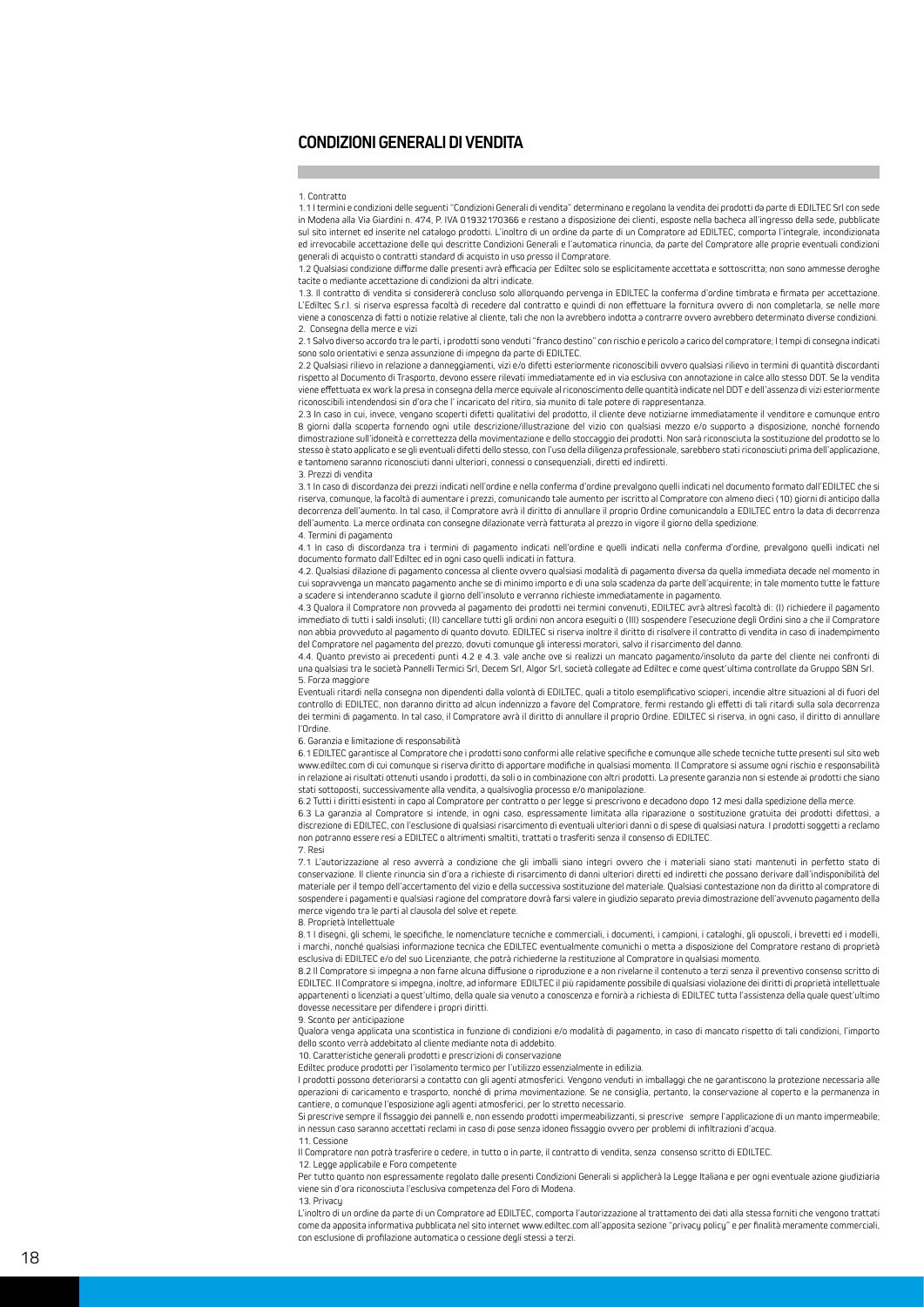### **GENERAL CONDITIONS OF SALE**

1.1 The provisions of the following "Terms and Conditions of Sale" determine and regulate the sale of products by EDILTEC S.r.l. headquartered at Via Giardini no. 474, Modena, VAT no. 01932170366. These terms and conditions are available to customers on the noticeboard at the company's head office, and are published on its website and included in its product catalogue. When the Buyer submits an order to EDILTEC, this implies the full, unconditional and irrevocable acceptance of these Terms and Conditions, and the Buyer's automatic waiver of its own terms and conditions of purchase or standard terms.

1.2 Any condition that differs from these Terms and Conditions will only be binding on Ediltec if expressly accepted and signed; no variations will be permitted, either tacitly or through the acceptance of conditions indicated by other parties.

1.3 The sale contract will only be considered to be concluded when EDILTEC receives the order confirmation, stamped and signed for acceptance. Ediltec S.r.l. expressly reserves the right to terminate the contract, and therefore not to fulfil or complete the supplies, if it subsequently becomes aware of circumstances or information about the customer which mean that it would not have entered into the contract, or would have stipulated other conditions.

#### 2. Handover of goods and defects

2.1 Unless agreed otherwise by the parties, the products are sold on a carriage-paid basis, at the risk and peril of the Buyer; the delivery times indicated are only indicative, and are not binding on EDILTEC.

2.2 Any damage, defects and/or flaws which may be externally visible, or any complaints about quantities differing from the transport note must be reported immediately, and only in the form of a reservation on the transport note. Where sales are made ex-works, the acceptance of the goods equates to recognition of the quantities stated on the transport note and the absence of any externally-recognisable defects. It is hereby agreed that the person collecting the goods has this power of representation.

2.3 However, where quality defects are found in the products, the customer must immediately inform the vendor within eight days of discovery, providing a full description/illustration of the defect using any available means and/or support, and they must also demonstrate that the products have been correctly handled and stored. The product will not be replaced if it has already been used and if any defects in the product would, using professional diligence, have been recognised before it was used. Any further, related or consequential direct or indirect damages are also excluded. 3. Sale prices

3.1 If there is any discrepancy in the prices stated in the order and in the order confirmation, those indicated in the document issued by EDILTEC will prevail. EDILTEC reserves the right to increase the prices, giving written notification to the Buyer at least ten (10) days in advance of the date on<br>which the increase will take effect. In such a case the Buyer has the ri takes effect. Goods ordered with extended delivery terms will be billed at the price in force on the day of shipment. 4. Payment terms

4.1 In the event of a discrepancy between the terms of payment stated on the order and those indicated in the order confirmation, those indicated in the document issued by Ediltec, and any case, those indicated in the invoice, will prevail.

4.2. Any extended terms of payment granted to the customer, or any form of payment other than instant payment will be forfeited if a payment is missed by the customer, even if of a small amount or on a single occasion; at such time, all invoices payable in the future will be deemed to fall due on the date of the missed payment, and will be claimed immediately.

4.3 If the Buyer does not make the payment for the products according to the agreed terms, EDILTEC may also: (I) demand immediate payment of all the outstanding balances; (II) cancel any orders not yet fulfilled; or (III) suspend fulfilment of the orders until the Buyer has paid the outstanding amounts. EDILTEC may also terminate the sale contract if the Buyer fails to pay the price, in which case late payment interest will be due in any event, without prejudice to compensation for damages.

4.4. The provisions of paragraphs 4.2 and 4.3 above also apply if the customer misses a payment or has amounts outstanding to any of the following companies: Pannelli Termici S.r.l., Decem S.r.l., Algor S.r.l., which are companies affiliated to Ediltec and, like Ediltec, controlled by SBN Group S.r.l. 5. Force majeure

Any delays in delivery which are not attributable to EDILTEC, such as strikes, fires and other situations beyond the control of EDILTEC, shall not give the Buyer any right to an indemnity, with such delays only affecting the start date of the terms of payment. In such a case the Buyer has the right to cancel the order. EDILTEC reserves the right to cancel the order in any event.

#### 6. Warranty and limitation of liability

6.1 EDILTEC warrants to the Buyer that its products conform to the relative specifications and technical sheets, which can all be found on the websites www.ediltec.com and www.poliisoairducts.com. The specifications and technical sheets may be amended at any time. The Buyer accepts full risk and responsibility in relation to the results obtained by using the products, either alone or in combination with other products. This warranty does not extend to products that were subjected to any processing and/or manipulation after the sale.<br>6.2 All the Buyer's legal and contractual rights are limited to, and shall expire, 12 months from the date of shipment of the goo

6.3 The Buyer's warranty is in all cases expressly limited to the free repair or replacement of the defective products at the discretion of EDILTEC, with the exclusion of any compensation for any further losses or costs of any kind. Products for which a complaint has been made may not be returned to EDILTEC or otherwise disposed of, processed or transferred without the consent of EDILTEC.

#### 7. Returns

7.1 Authorisation to return the products will be given on condition that the packaging is intact and that the materials are in perfect condition. The customer hereby waives any claims for compensation for further direct and indirect losses that may result from the unavailability of the material during the time needed to investigate the defect and subsequently replace the material. A complaint does not entitle the Buyer to suspend payments, and all the Buyer's claims are to be made in separate legal proceedings, after demonstrating proof of payment for the goods. The "solve et repete" principle applies.

#### 8. Intellectual property

8.1 The drawings, diagrams, specifications, technical and commercial nomenclature, documents, samples, catalogues, brochures, patterns, models trademarks and any other technical information that EDILTEC may communicate or make available to the Buyer remains the exclusive property of EDILTEC and/or its licensor, who may require the return of such material at any time.

8.2 The Buyer shall not circulate, reproduce or disclose the contents of such information to any third party without the prior written consent of EDILTEC. Further, the Buyer shall inform EDILTEC as quickly as possible of any infringement of rights of intellectual property belonging to or licensed to EDILTEC, of which the Buyer may become aware and it shall, on request, provide EDILTEC with any assistance the latter may require in defending its rights.

#### 9. Discount for early payment

Where discounts are applied on the basis of terms and/or conditions of payment, where those conditions are not respected, the amount of the discount will be charged to the client in a debit note.

10. General characteristics of the products; storage requirements

Ediltec produces products for thermal insulation, mainly for use in the building industry.

These products may deteriorate if in contact with atmospheric agents. The products are sold in packaging that protects them adequately during loading, transport, and initial handling. They should therefore be kept indoors and on site and should only be exposed to atmospheric agents where strictly necessary.

The panels must always be fixed on. As the products are not waterproofing products, a waterproofing layer should always be applied. Under no circumstances will any complaints be accepted where the products have not been secured adequately, or due to water seepage. 11. Assignment of contract

The Buyer may not transfer or assign any part of the sale contract without the prior written consent of EDILTEC.

12. Applicable law and competent Court

The provisions of Italian law shall apply in respect of any matters not expressly governed by these terms and conditions. The Court of Modena shall have sole jurisdiction in respect of any legal actions.

13. Privacy

When a Buyer submits an order to EDILTEC, this implies consent to the processing of any personal data supplied, which will be processed in accordance with the data protection statement published on the websites www.ediltec.com and www.poliisoairducts.com in the "Privacy policy" section. The data will only be used for commercial purposes, and will not be subjected to automatic profiling or transferred to any third parties.

<sup>1.</sup> Agreement